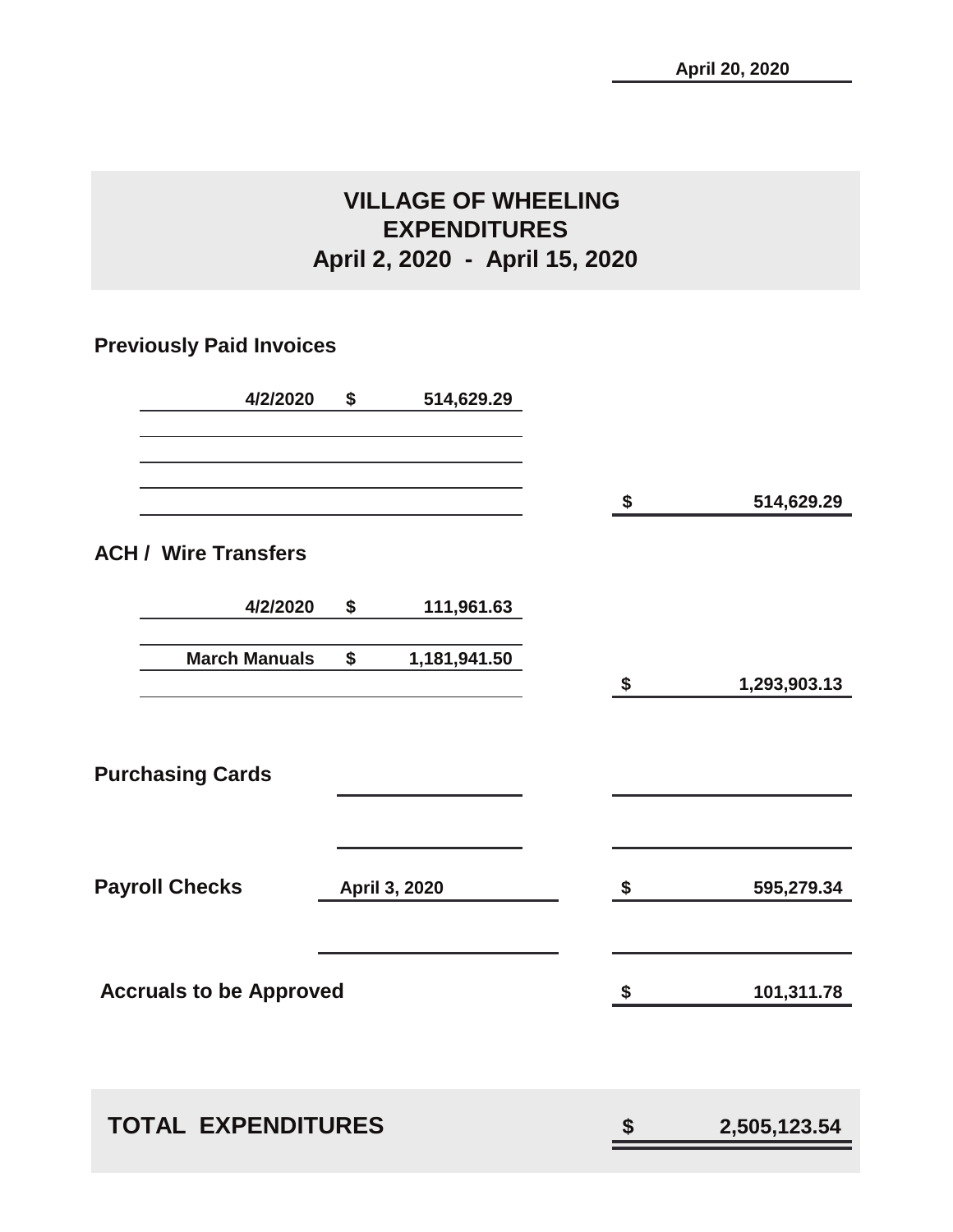SUNGARD PENTAMATION PAGE NUMBER: 1SELECTION CRITERIA: ALL

DATE: 04/02/2020 VILLAGE OF WHEELING ACCTPA51CASH REQUIREMENTS - CHECK FORMAT - DUE DATE: 04/02/2020

ACCOUNTING PERIOD: 4/20

PAYMENT TYPE: CHECKS ONLY

| VENDOR                                                   | <b>ORGANIZATION</b> | <b>ACCOUNT</b> | PURCHASE OR INVOICE  |                | <b>AMOUNT</b>                      | DESCRIPTION                                 |
|----------------------------------------------------------|---------------------|----------------|----------------------|----------------|------------------------------------|---------------------------------------------|
| 6255<br>AT&T MOBILITY                                    | 1600                | 5239           | 20000665             |                | 244.60                             | CELLULAR SERVICE-MAR                        |
| TOTAL CHECK                                              |                     |                |                      |                | 244.60                             |                                             |
| 3006<br>CHRISTOPHER B BURKE ENGINEER                     | 4510                | 5206           | 16001160             | 157042         | 2,076.00                           | BUFFALO CREEK STUDY                         |
| TOTAL CHECK                                              |                     |                |                      |                | 2,076.00                           |                                             |
| 397<br>CALL ONE                                          | 1600                | 5238           | 20000612             | 213917         | 20,164.62                          | PHONE SERVICE-MAR                           |
| TOTAL CHECK                                              |                     |                |                      |                | 20,164.62                          |                                             |
| 3145<br>CUMMINS NPOWER LLC<br>TOTAL CHECK                | 1220                | 5299           | 20000672             | F2-5832        | 786.87<br>786.87                   | GENERATOR REPAIR                            |
|                                                          |                     |                |                      |                |                                    |                                             |
| 3160<br><b>CURRIE MOTORS</b>                             | 33                  | 5401           | 19002221             | M4016          | 34,973.00                          | 2020 FORD TRANSIT                           |
| TOTAL CHECK                                              |                     |                |                      |                | 34,973.00                          |                                             |
| 11379<br>NEIL HARRIS<br>TOTAL CHECK                      | 1600                | 5333           | 20000666             | WH 032620      | 585.00<br>585.00                   | BUSINESS AD UPDATES                         |
|                                                          |                     |                |                      |                |                                    |                                             |
| 8699<br>IL STATE FIRE MARSHALL<br>TOTAL CHECK            | 1220                | 5220           | 20000673             | 9608046        | 350.00<br>350.00                   | BOILER INSPECTION                           |
|                                                          |                     |                |                      |                |                                    |                                             |
| 2018<br>PADDOCK PUBLICATIONS<br>TOTAL CHECK              | 1300                | 5201           | 20000667             |                | 24.75<br>24.75                     | HEARING NOTICE                              |
| 8766                                                     | 33                  | 5401           |                      | 2810-3135      |                                    |                                             |
| RUSH TRUCK CENTERS OF IL INC 33                          |                     | 5401           | 19000357<br>19000357 | 2810-3136      | 139,768.00<br>141,567.00           | (3) TRUCKS<br>(3) TRUCKS                    |
| TOTAL CHECK                                              | 33                  | 5401           | 19000357             | 2810-3137      | 153,613.00<br>434,948.00           | (3) TRUCKS                                  |
| 4948<br>SOIL AND MATERIAL CONSULTANT 4510<br>TOTAL CHECK | 4510                | 5206<br>5504   | 20000161<br>20000651 | 45138<br>45139 | 11,325.00<br>6,015.00<br>17,340.00 | EASTCHESTER SEWER<br>GEOTECH LONGTREE BASIN |
| 2451<br>STEINER ELECTRIC CO                              | 4100                | 5237           | 20000674             | S00654894201   | 2,249.70                           | SOLENOID VALVE                              |
| TOTAL CHECK                                              |                     |                |                      |                | 2,249.70                           |                                             |
| 2666<br><b>UPS</b>                                       | 1600                | 5227           | 20000001             | 328T1T120      | 22.63                              | OVERNIGHT DELIVERY                          |
| TOTAL CHECK                                              |                     |                |                      |                | 22.63                              |                                             |
| 2700<br>VERIZON WIRELESS                                 | 2110                | 5231           | 20000596             | 9849783227     | 364.12                             | DATA SERVICE-MAR                            |
| TOTAL CHECK                                              |                     |                |                      |                | 364.12                             |                                             |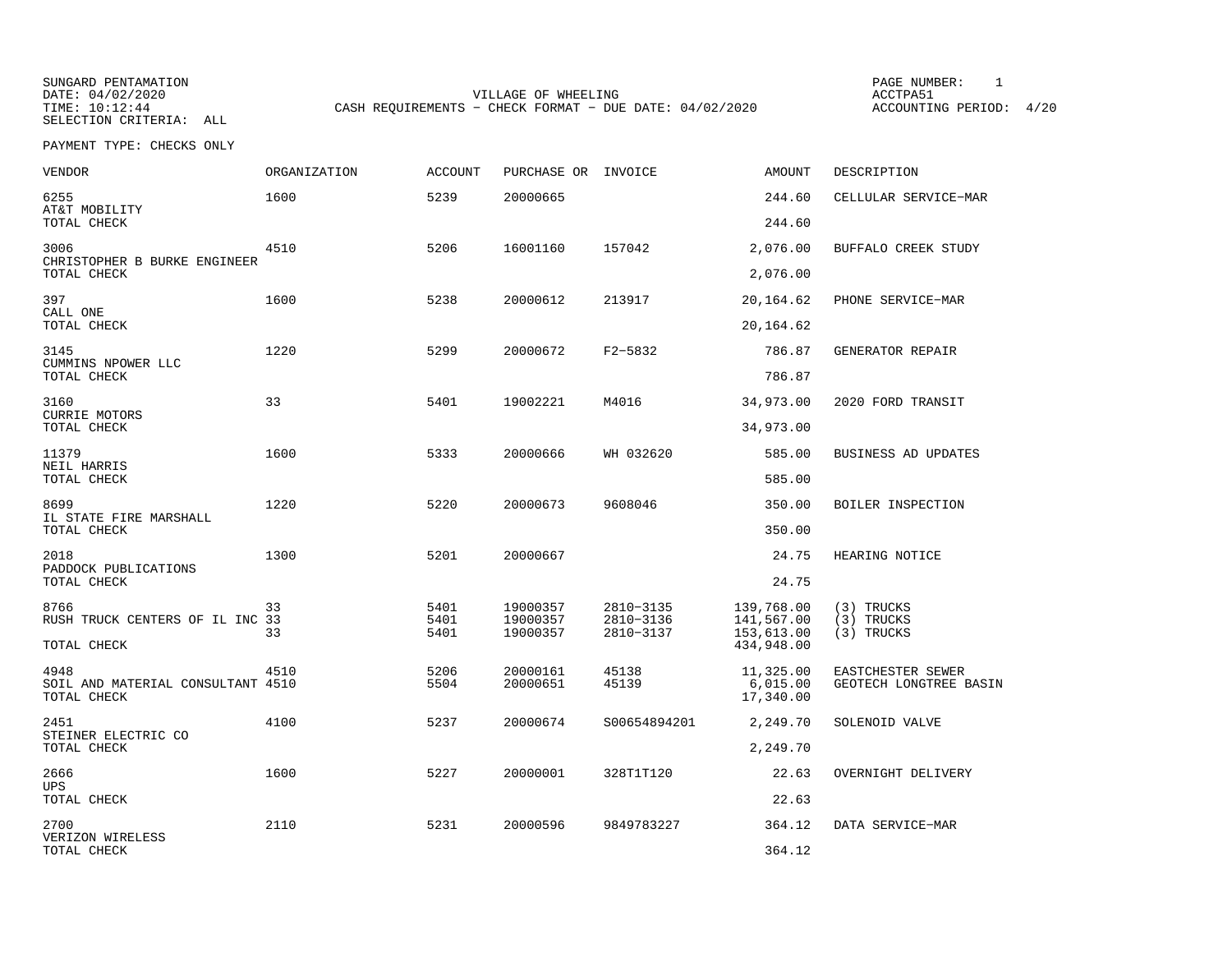| SUNGARD PENTAMATION<br>DATE: 04/02/2020<br>TIME: 10:12:44<br>SELECTION CRITERIA: ALL |                     |         | VILLAGE OF WHEELING<br>CASH REOUIREMENTS - CHECK FORMAT - DUE DATE: 04/02/2020 |         |                   | PAGE NUMBER:<br>ACCTPA51<br>ACCOUNTING PERIOD: | 4/20 |
|--------------------------------------------------------------------------------------|---------------------|---------|--------------------------------------------------------------------------------|---------|-------------------|------------------------------------------------|------|
| PAYMENT TYPE: CHECKS ONLY                                                            |                     |         |                                                                                |         |                   |                                                |      |
| <b>VENDOR</b>                                                                        | <b>ORGANIZATION</b> | ACCOUNT | PURCHASE OR                                                                    | INVOICE | AMOUNT            | DESCRIPTION                                    |      |
| 10736<br>WHEELING COMMERCIAL DEVELOPM                                                | 1170                | 5232    | 20000004                                                                       |         | 500.00            | METRA LOT MAINT.-APR                           |      |
| TOTAL CHECK                                                                          |                     |         |                                                                                |         | 500.00            |                                                |      |
| TOTAL CASHABLE CHECKS<br>TOTAL EFT VOUCHERS                                          |                     |         |                                                                                |         | 514,629.29<br>.00 |                                                |      |
| TOTAL REPORT<br>TOTAL NUMBER OF CHECKS TO BE ISSUED - 14                             |                     |         |                                                                                |         | 514,629.29        |                                                |      |

TOTAL NUMBER OF EFT VOUCHERS TO BE ISSUED − 0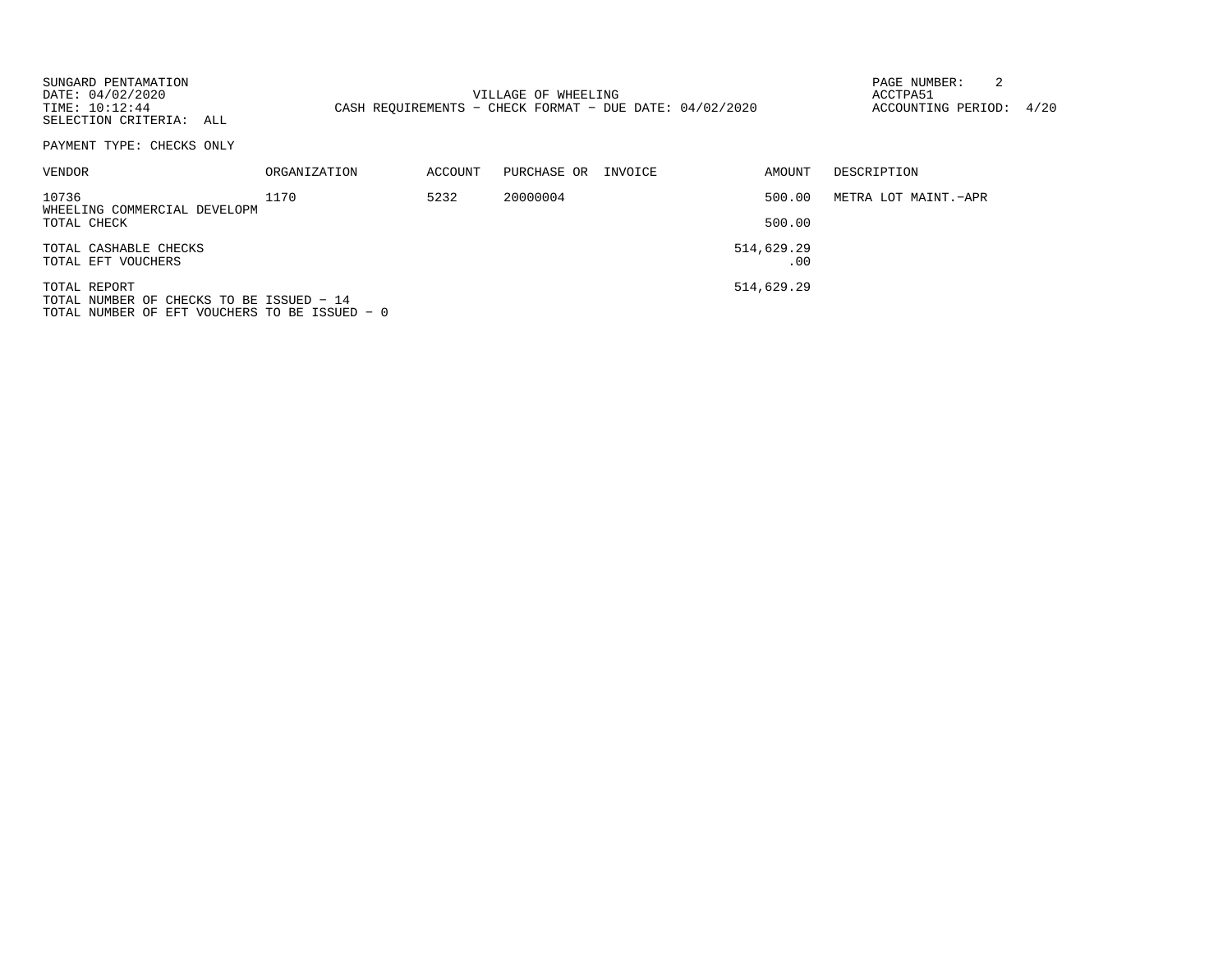SELECTION CRITERIA: ALL

SUNGARD PENTAMATION PAGE NUMBER: 1DATE: 04/02/2020 VILLAGE OF WHEELING ACCTPA51CASH REQUIREMENTS - CHECK FORMAT - DUE DATE: 04/02/2020

ACCOUNTING PERIOD: 4/20

PAYMENT TYPE: EFT ONLY

| <b>VENDOR</b>                                     | ORGANIZATION         | <b>ACCOUNT</b>       | PURCHASE OR INVOICE              |                      | <b>AMOUNT</b>                      | DESCRIPTION                                              |
|---------------------------------------------------|----------------------|----------------------|----------------------------------|----------------------|------------------------------------|----------------------------------------------------------|
| 8768<br>AFSCME COUNCIL 31                         | 50                   | 2124                 |                                  |                      | 803.30                             | DED:094 AFSCME DUE                                       |
| TOTAL VOUCHER                                     |                      |                      |                                  |                      | 803.30                             |                                                          |
| 1364<br>JOHN BAUMGARTNER                          | 2200                 | 5106                 | 20000589                         |                      | 95.63                              | UNIFORM BOOTS                                            |
| TOTAL VOUCHER                                     |                      |                      |                                  |                      | 95.63                              |                                                          |
| 9745<br><b>JAMES DUNNE</b><br>TOTAL VOUCHER       | 2100<br>2100         | 5106<br>5317         | 20000655<br>20000668             |                      | 129.95<br>110.65<br>240.60         | UNIFORM<br>SANITIZER REIMB.                              |
| 10008<br>GAS DEPOT INC<br>TOTAL VOUCHER           | 01<br>01             | 1551<br>1551         | 20000669<br>20000669             | 79005<br>79006       | 6,102.37<br>3,282.87<br>9,385.24   | FUEL FOR FLEET<br>FUEL FOR FLEET                         |
| 8856<br>RICHARD GILTNER                           | 2100                 | 5105                 | 20000657                         |                      | 58.00                              | PARKING REIMBURSEMENT                                    |
| TOTAL VOUCHER                                     |                      |                      |                                  |                      | 58.00                              |                                                          |
| 6024<br>HAEGER ENGINEERING LLC<br>TOTAL VOUCHER   | 3600<br>3410         | 5420<br>5223         | 20000569<br>19002106             | 85164<br>85166       | 2,200.00<br>22,500.00<br>24,700.00 | SUMAC EASEMENTS<br>2020 STREET DESIGN                    |
| 6327<br>JENNIFER WALES (KANCHES)<br>TOTAL VOUCHER | 50                   | 2138                 |                                  |                      | 388.50<br>388.50                   | DED:199 MISC DEDUC                                       |
| 4603<br>SUNG PHIL KIM                             | 2100                 | 5106                 | 20000654                         |                      | 283.69                             | UNIFORM                                                  |
| TOTAL VOUCHER                                     |                      |                      |                                  |                      | 283.69                             |                                                          |
| 11198<br>METROPOLITAN ALLIANCE OF POL             | 50                   | 2108                 |                                  |                      | 1,494.00                           | DED:096A MAP DUES                                        |
| TOTAL VOUCHER                                     |                      |                      |                                  |                      | 1,494.00                           |                                                          |
| 5989<br>MGP INC                                   | 1600<br>4100<br>4200 | 5207<br>5207<br>5207 | 20000351<br>20000351<br>20000351 | 5304<br>5304<br>5304 | 6,098.00<br>3,049.00<br>3,049.00   | GIS STAFFING-MAR<br>GIS STAFFING-MAR<br>GIS STAFFING-MAR |
| TOTAL VOUCHER                                     |                      |                      |                                  |                      | 12,196.00                          |                                                          |
| 4559<br>TROY MUSOLF                               | 2100                 | 5106                 | 20000660                         |                      | 365.05                             | UNIFORM                                                  |
| TOTAL VOUCHER                                     |                      |                      |                                  |                      | 365.05                             |                                                          |
| 1869<br>NATIONWIDE RETIREMENT SOLUTI              | 50                   | 2112                 |                                  |                      | 13,752.34                          | DED:040 457 NTWIDE                                       |
| TOTAL VOUCHER                                     |                      |                      |                                  |                      | 13,752.34                          |                                                          |
| 10925<br>HYMAN RIEBMAN                            | 1900                 | 5218                 | 18001716                         |                      | 1,500.00                           | PROSECUTOR FEE-APR                                       |
| TOTAL VOUCHER                                     |                      |                      |                                  |                      | 1,500.00                           |                                                          |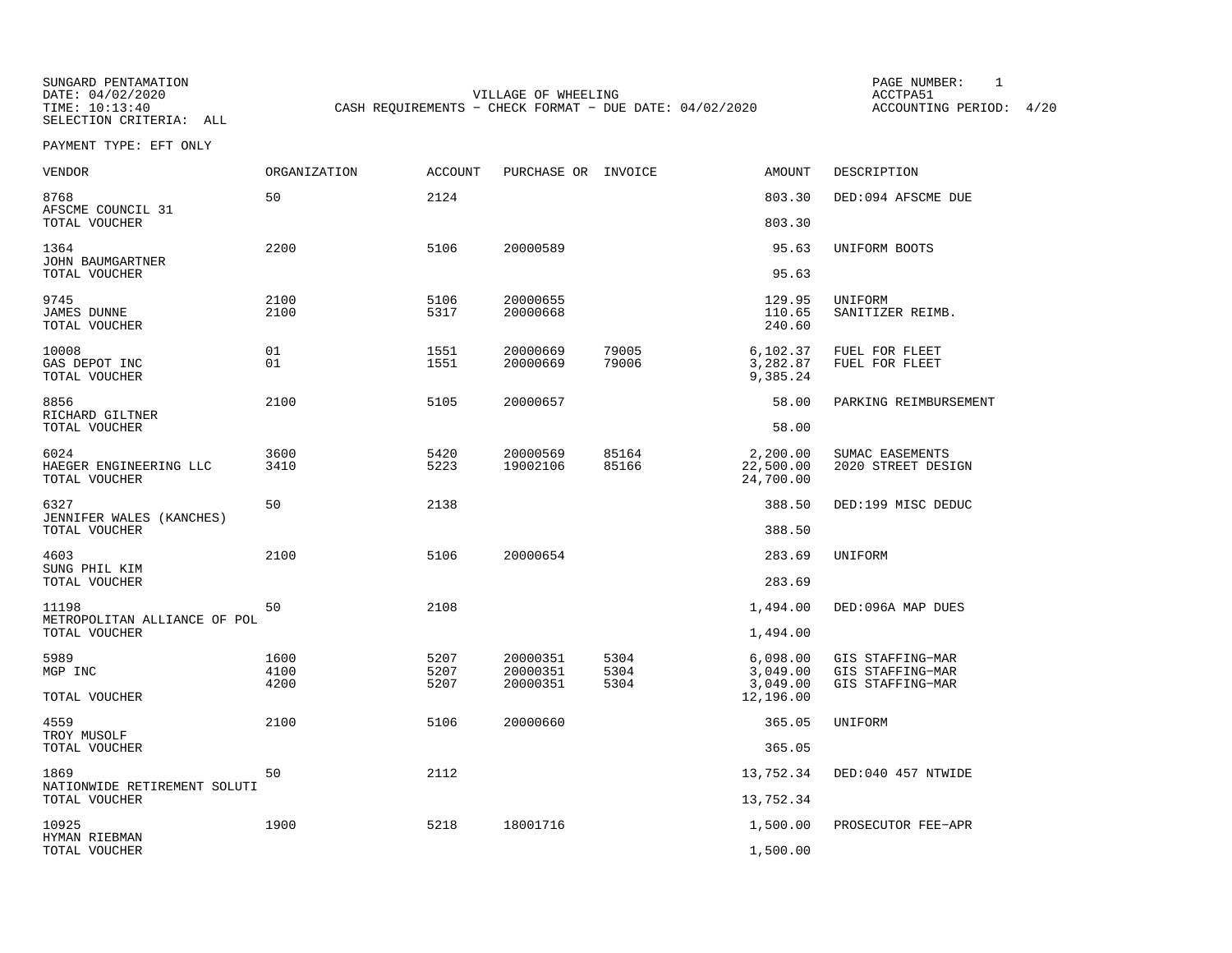| SUNGARD PENTAMATION<br>DATE: 04/02/2020<br>TIME: 10:13:40<br>SELECTION CRITERIA: ALL |                     |              | VILLAGE OF WHEELING<br>CASH REOUIREMENTS - CHECK FORMAT - DUE DATE: $04/02/2020$ |                  |                                | 2<br>PAGE NUMBER:<br>ACCTPA51<br>ACCOUNTING PERIOD: | 4/20 |
|--------------------------------------------------------------------------------------|---------------------|--------------|----------------------------------------------------------------------------------|------------------|--------------------------------|-----------------------------------------------------|------|
| PAYMENT TYPE: EFT ONLY                                                               |                     |              |                                                                                  |                  |                                |                                                     |      |
| <b>VENDOR</b>                                                                        | <b>ORGANIZATION</b> | ACCOUNT      | PURCHASE OR                                                                      | INVOICE          | AMOUNT                         | DESCRIPTION                                         |      |
| 4986<br>TOTAL PARKING SOLUTIONS INC<br>TOTAL VOUCHER                                 | 01<br>1170          | 1501<br>5220 | 20000670<br>20000670                                                             | 104790<br>104790 | 320.00<br>3,520.00<br>3,840.00 | MONITOR METRA PARKING<br>MONITOR METRA PARKING      |      |
| 2735                                                                                 | 50                  | 2107         |                                                                                  |                  | 19,154.39                      | DED:012 FIRE PENS                                   |      |
| WHEELING FIRE PENSION FUND<br>TOTAL VOUCHER                                          |                     |              |                                                                                  |                  | 19, 154.39                     |                                                     |      |
| 2792<br>WHEELING FIREFIGHTER'S ASSN                                                  | 50                  | 2111         |                                                                                  |                  | 1,915.65                       | DED:091 FF ASC DUE                                  |      |
| TOTAL VOUCHER                                                                        |                     |              |                                                                                  |                  | 1,915.65                       |                                                     |      |
| 2736                                                                                 | 50                  | 2106         |                                                                                  |                  | 21,789.24                      | DED:011 POL PENS                                    |      |

111,961.63

WHEELING POLICE PENSION FUNDTOTAL VOUCHER 21,789.24TOTAL CASHABLE CHECKS .00

TOTAL EFT VOUCHERS

TOTAL REPORT 111,961.63 TOTAL NUMBER OF CHECKS TO BE ISSUED − 0

TOTAL NUMBER OF EFT VOUCHERS TO BE ISSUED − 17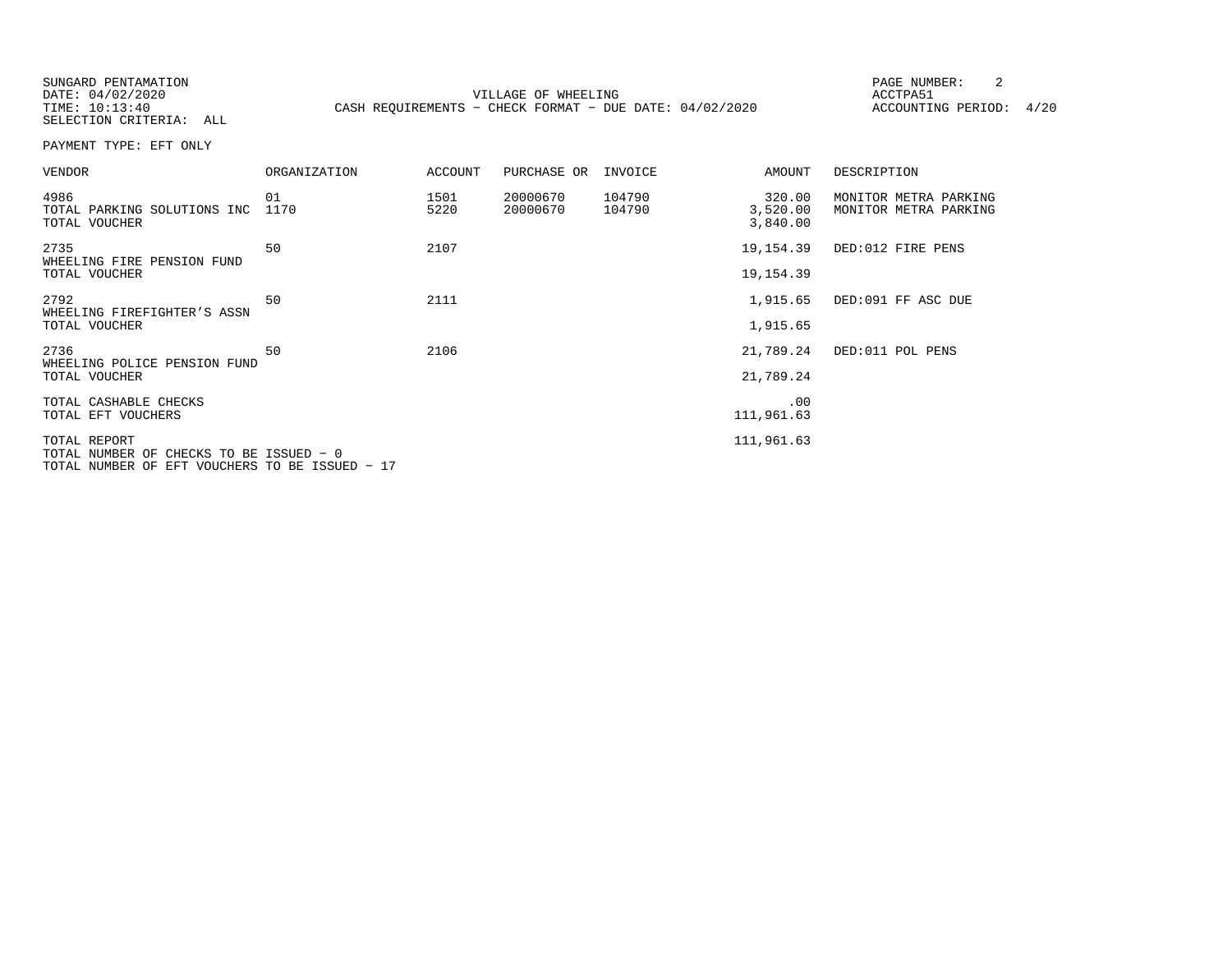SUNGARD PENTAMATION PAGE NUMBER: 1 DATE:  $04/14/2020$  DAILY51 TIME:  $14:33:05$  MANUAL CHECK ACTIVITY

SELECTION CRITERIA:ACCOUNTING PERIOD: 3/20

FUND − 01 − GENERAL FUND

| ORGANIZATION                                                               | <b>ACCOUNT</b><br>CONTROL | VENDOR<br>DESCRIPTION                                                                                |                  | 1099 PURCHASE ORDE TRANSACT PROJ/TAS CASH ACCT<br>T/C INVOICE | CHK DATE ACCOUNT     | CHECK NO        |             | SALES TAX<br>USE TAX | DISC DATE<br>DISC AMT | CHECK AMT<br>NET PAYABLE |
|----------------------------------------------------------------------------|---------------------------|------------------------------------------------------------------------------------------------------|------------------|---------------------------------------------------------------|----------------------|-----------------|-------------|----------------------|-----------------------|--------------------------|
| 01                                                                         | 2011<br><b>BS0320</b>     | IPBC<br>MAR HEALTH PREMIUMS                                                                          | $_{\rm N}$<br>20 |                                                               | 03/02/20<br>03/02/20 | 1003<br>2020052 |             | 0.00<br>0.00         | 0.00                  | 102204.79<br>102204.79   |
| 01                                                                         | 2011<br><b>BS0320</b>     | GUARDIAN<br>APR DENTAL PREMIUMS                                                                      | N<br>20          |                                                               | 03/26/20<br>03/26/20 | 1003<br>2020071 |             | 0.00<br>0.00         | 0.00                  | 456.65<br>456.65         |
| TOTAL GENERAL FUND CHECK AMT<br>TOTAL GENERAL FUND NET PAYABLE             |                           |                                                                                                      |                  |                                                               |                      |                 |             |                      |                       | 102661.44<br>102661.44   |
| 1140                                                                       | 5299                      | HOLIDAY CREATIONS PR N 19002070-01 03/10/20 2019-024 1003<br>AMM02/06 REMOVE HOLIDAY LIGHT 20 901901 |                  |                                                               | 02/06/20 5299        | 42468           | $\mathbf V$ | 0.00<br>0.00         | 02/06/20<br>0.00      | $-9880.65$<br>$-9880.65$ |
| TOTAL SPECIAL EVENTS CHECK AMT<br>TOTAL SPECIAL EVENTS NET PAYABLE         |                           |                                                                                                      |                  |                                                               |                      |                 |             |                      |                       | $-9880.65$<br>$-9880.65$ |
| 1160                                                                       | 5227<br><b>BS0320</b>     | POSTMASTER PERMIT 3 N<br>MAR WATER BILL POSTA 20                                                     |                  |                                                               | 03/27/20<br>03/27/20 | 1003<br>2020076 |             | 0.00<br>0.00         | 0.00                  | 42.89<br>42.89           |
| 1160                                                                       | 5231<br><b>BS0320</b>     | SOLID WASTE AGCY NOR N<br>APR SWANCC FEES                                                            | 20               |                                                               | 03/23/20<br>03/23/20 | 1003<br>2020068 |             | 0.00<br>0.00         | 0.00                  | 37921.16<br>37921.16     |
| 1160                                                                       | 5231<br><b>BS0320</b>     | SOLID WASTE AGCY NOR N<br>2019 TRUE UP (40F4) 20                                                     |                  |                                                               | 03/23/20<br>03/23/20 | 1003<br>2020068 |             | 0.00<br>0.00         | 0.00                  | 9583.43<br>9583.43       |
| TOTAL VENDOR CHECK AMT<br>TOTAL VENDOR NET PAYABLE                         |                           |                                                                                                      |                  |                                                               |                      |                 |             |                      |                       | 47504.59<br>47504.59     |
| TOTAL SOLID WASTE SYSTEM CHECK AMT<br>TOTAL SOLID WASTE SYSTEM NET PAYABLE |                           |                                                                                                      |                  |                                                               |                      |                 |             |                      |                       | 47547.48<br>47547.48     |
| 1170                                                                       | 5236<br>BS0320            | PASSPORT PARKING INC N<br>FEB MOBILE PAY CHARG 20                                                    |                  |                                                               | 03/27/20<br>03/27/20 | 1003<br>2020075 |             | 0.00<br>0.00         | 0.00                  | 209.42<br>209.42         |
| TOTAL COMMUTER PARKING CHECK AMT<br>TOTAL COMMUTER PARKING NET PAYABLE     |                           |                                                                                                      |                  |                                                               |                      |                 |             |                      |                       | 209.42<br>209.42         |
| 1420                                                                       | 5310                      | HORCHER'S SERVICE, I N 20000558-01<br>AMM03/19 TIRE REPAIR #132                                      |                  | 20 92067                                                      | 03/26/20<br>03/19/20 | 1003<br>42648   | V           | 0.00<br>0.00         | 03/19/20<br>0.00      | $-81.23$<br>$-81.23$     |
| TOTAL STREET DIVISION CHECK AMT<br>TOTAL STREET DIVISION NET PAYABLE       |                           |                                                                                                      |                  |                                                               |                      |                 |             |                      |                       | $-81.23$<br>$-81.23$     |
| 1700                                                                       | 5299<br>BS0320            | DISCOVERY BENEFITS<br>FEB PROCESSING FEE                                                             | N<br>20          |                                                               | 03/25/20<br>03/25/20 | 1003<br>2020069 |             | 0.00<br>0.00         | 0.00                  | 364.50<br>364.50         |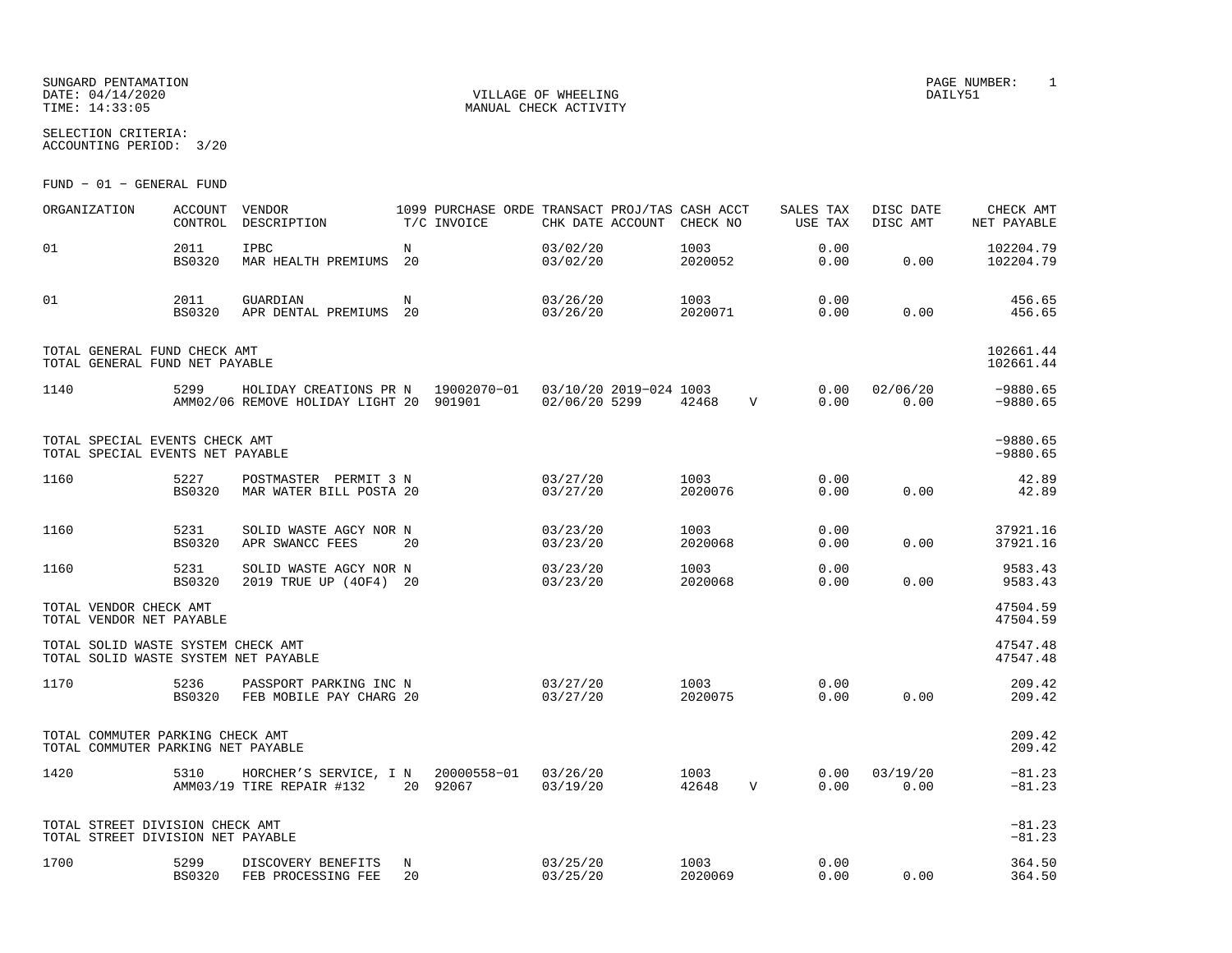|                                                                          | SUNGARD PENTAMATION<br>DATE: 04/14/2020<br>TIME: 14:33:05 |                    |                                      |  |  |                                                               | VILLAGE OF WHEELING<br>MANUAL CHECK ACTIVITY |                           |               |             |                      |                       |                          |
|--------------------------------------------------------------------------|-----------------------------------------------------------|--------------------|--------------------------------------|--|--|---------------------------------------------------------------|----------------------------------------------|---------------------------|---------------|-------------|----------------------|-----------------------|--------------------------|
| SELECTION CRITERIA:<br>ACCOUNTING PERIOD: 3/20                           |                                                           |                    |                                      |  |  |                                                               |                                              |                           |               |             |                      |                       |                          |
| FUND - 01 - GENERAL FUND                                                 |                                                           |                    |                                      |  |  |                                                               |                                              |                           |               |             |                      |                       |                          |
| ORGANIZATION                                                             |                                                           | ACCOUNT<br>CONTROL | VENDOR<br>DESCRIPTION                |  |  | 1099 PURCHASE ORDE TRANSACT PROJ/TAS CASH ACCT<br>T/C INVOICE |                                              | CHK DATE ACCOUNT CHECK NO |               |             | SALES TAX<br>USE TAX | DISC DATE<br>DISC AMT | CHECK AMT<br>NET PAYABLE |
| TOTAL FINANCE DEPARTMENT CHECK AMT                                       |                                                           |                    | TOTAL FINANCE DEPARTMENT NET PAYABLE |  |  |                                                               |                                              |                           |               |             |                      |                       | 364.50<br>364.50         |
| 2100                                                                     |                                                           | 5205               | AMM03/05 TRAINING                    |  |  | ILETSB EXEC INST - W N 20000486-01<br>20 65101454             | 03/30/20<br>03/05/20                         |                           | 1003<br>42615 | $\mathbf v$ | 0.00<br>0.00         | 03/05/20<br>0.00      | $-100.00$<br>$-100.00$   |
| TOTAL POLICE DEPARTMENT CHECK AMT<br>TOTAL POLICE DEPARTMENT NET PAYABLE |                                                           |                    |                                      |  |  |                                                               |                                              |                           |               |             |                      |                       | $-100.00$<br>$-100.00$   |
| TOTAL GENERAL FUND CHECK AMT<br>TOTAL GENERAL FUND NET PAYABLE           |                                                           |                    |                                      |  |  |                                                               |                                              |                           |               |             |                      |                       | 140720.96<br>140720.96   |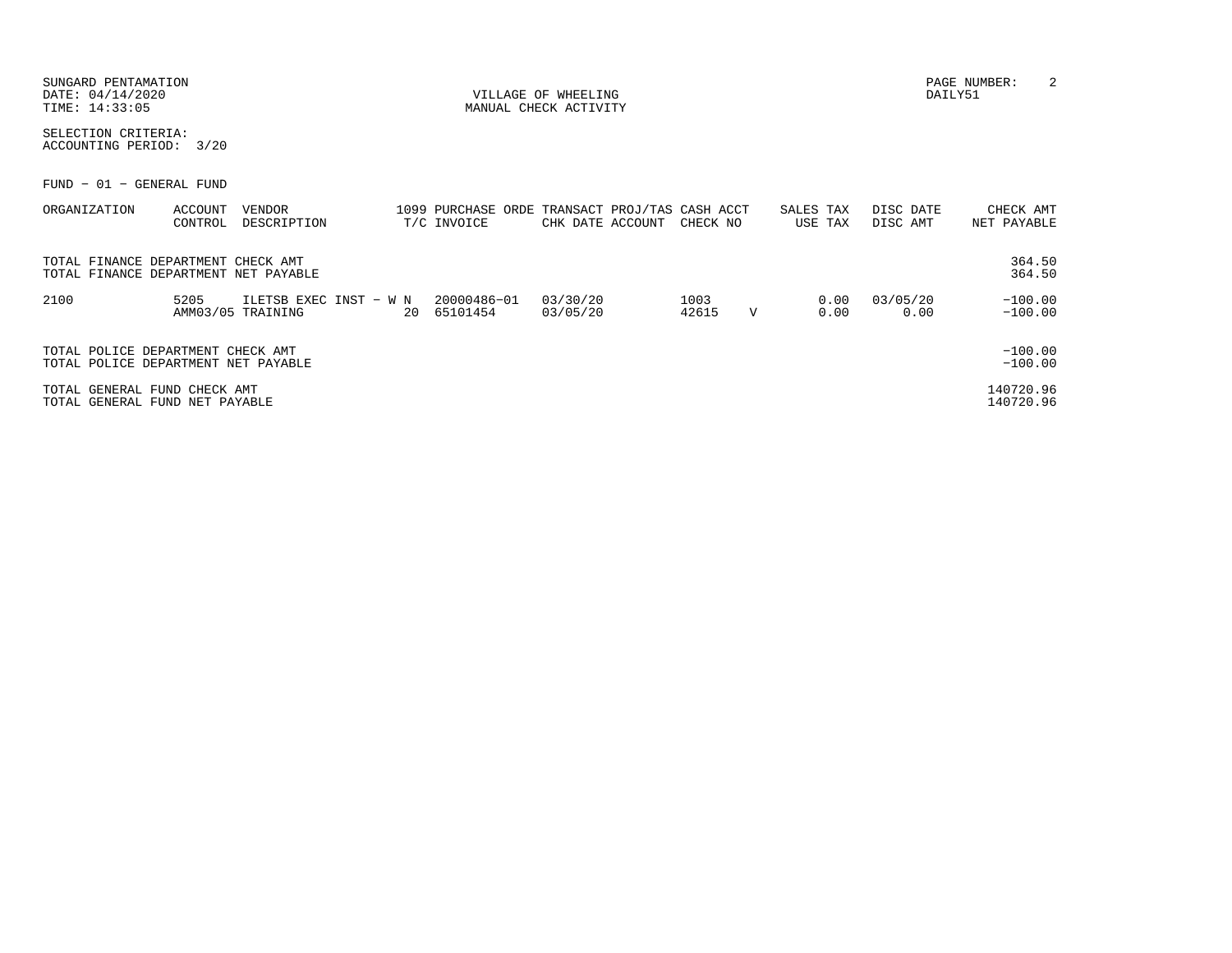SUNGARD PENTAMATION PAGE NUMBER: 3DATE:  $04/14/2020$  DAILY51

TIME:  $14:33:05$  MANUAL CHECK ACTIVITY

SELECTION CRITERIA:ACCOUNTING PERIOD: 3/20

FUND − 23 − 2009 GEN OBLIG BOND FUND

| ORGANIZATION                             | ACCOUNT<br>CONTROL    | VENDOR<br>DESCRIPTION                      | 1099 PURCHASE ORDE TRANSACT PROJ/TAS CASH ACCT<br>T/C INVOICE | CHK DATE ACCOUNT     | CHECK NO        | SALES TAX<br>USE TAX | DISC DATE<br>DISC AMT | CHECK AMT<br>NET PAYABLE |
|------------------------------------------|-----------------------|--------------------------------------------|---------------------------------------------------------------|----------------------|-----------------|----------------------|-----------------------|--------------------------|
| 23                                       | 5624<br><b>BS0320</b> | BANK OF AMERICA, CHI N<br>2009 GO BOND INT | 20                                                            | 03/02/20<br>03/02/20 | 1003<br>2020051 | 0.00<br>0.00         | 0.00                  | 19846.28<br>19846.28     |
| TOTAL 2009 GEN OBLIG BOND FUND CHECK AMT |                       | TOTAL 2009 GEN OBLIG BOND FUND NET PAYABLE |                                                               |                      |                 |                      |                       | 19846.28<br>19846.28     |
| TOTAL 2009 GEN OBLIG BOND FUND CHECK AMT |                       | TOTAL 2009 GEN OBLIG BOND FUND NET PAYABLE |                                                               |                      |                 |                      |                       | 19846.28<br>19846.28     |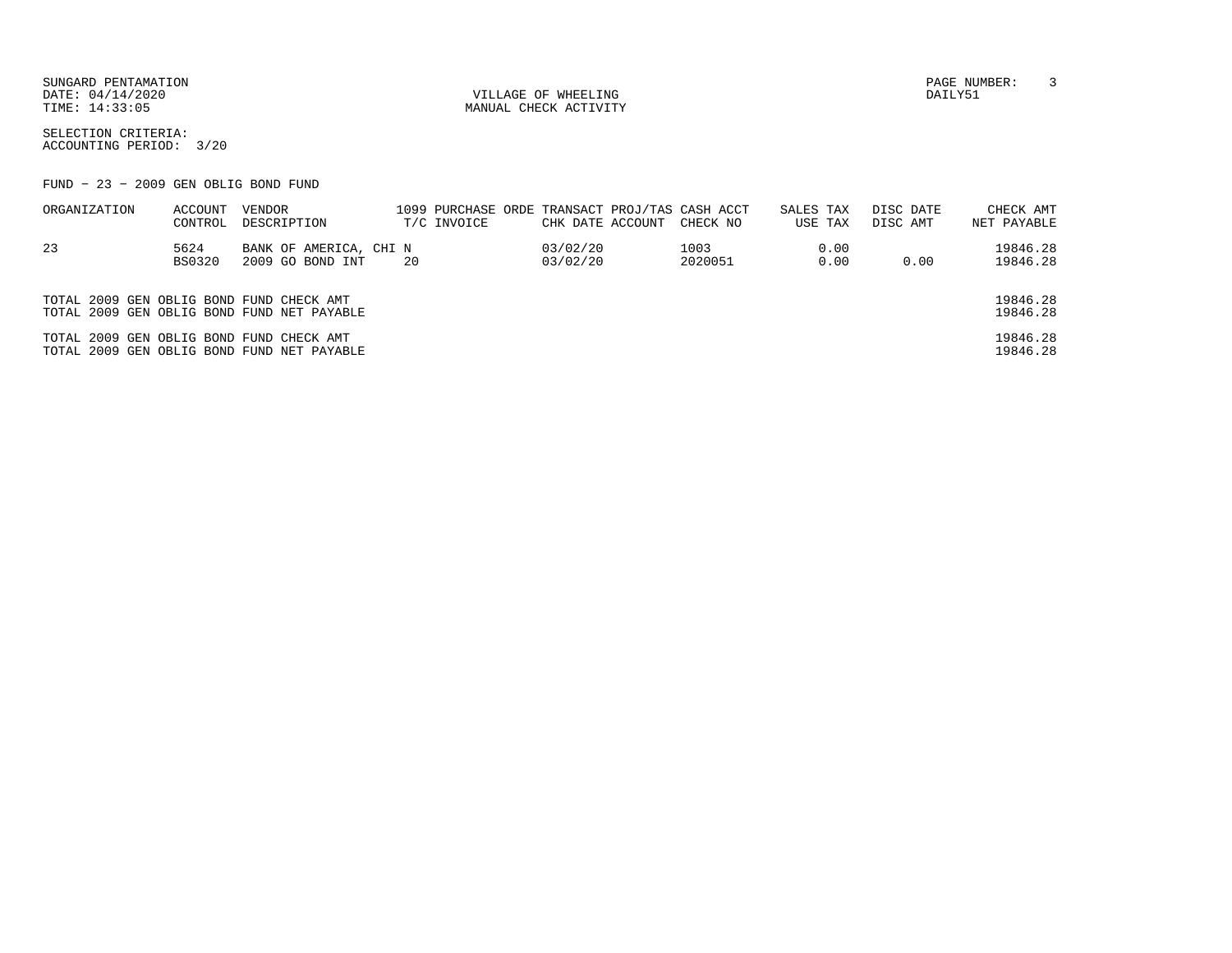| SUNGARD PENTAMATION |                       | PAGE NUMBER: |  |
|---------------------|-----------------------|--------------|--|
| DATE: 04/14/2020    | VILLAGE OF WHEELING   | DAILY51      |  |
| TIME: 14:33:05      | MANUAL CHECK ACTIVITY |              |  |

SELECTION CRITERIA:ACCOUNTING PERIOD: 3/20

FUND − 40 − WATER AND SEWER FUND

| ORGANIZATION                                                                   | ACCOUNT<br>CONTROL | VENDOR<br>DESCRIPTION                               | T/C INVOICE | CHK DATE ACCOUNT     | 1099 PURCHASE ORDE TRANSACT PROJ/TAS CASH ACCT<br>CHECK NO | SALES TAX<br>USE TAX | DISC DATE<br>DISC AMT | CHECK AMT<br>NET PAYABLE |
|--------------------------------------------------------------------------------|--------------------|-----------------------------------------------------|-------------|----------------------|------------------------------------------------------------|----------------------|-----------------------|--------------------------|
| 4100                                                                           | 5227<br>BS0320     | POSTMASTER<br>PERMIT 3 N<br>MAR WATER BILL POSTA 20 |             | 03/27/20<br>03/27/20 | 1003<br>2020076                                            | 0.00<br>0.00         | 0.00                  | 1143.67<br>1143.67       |
| TOTAL WATER DIVISION CHECK AMT<br>TOTAL WATER DIVISION NET PAYABLE             |                    |                                                     |             |                      |                                                            |                      |                       | 1143.67<br>1143.67       |
| 4200                                                                           | 5227<br>BS0320     | POSTMASTER<br>PERMIT 3 N<br>MAR WATER BILL POSTA 20 |             | 03/27/20<br>03/27/20 | 1003<br>2020076                                            | 0.00<br>0.00         | 0.00                  | 243.03<br>243.03         |
| TOTAL SEWER DIVISION CHECK AMT<br>TOTAL SEWER DIVISION NET PAYABLE             |                    |                                                     |             |                      |                                                            |                      |                       | 243.03<br>243.03         |
| TOTAL WATER AND SEWER FUND CHECK AMT<br>TOTAL WATER AND SEWER FUND NET PAYABLE |                    |                                                     |             |                      |                                                            |                      |                       | 1386.70<br>1386.70       |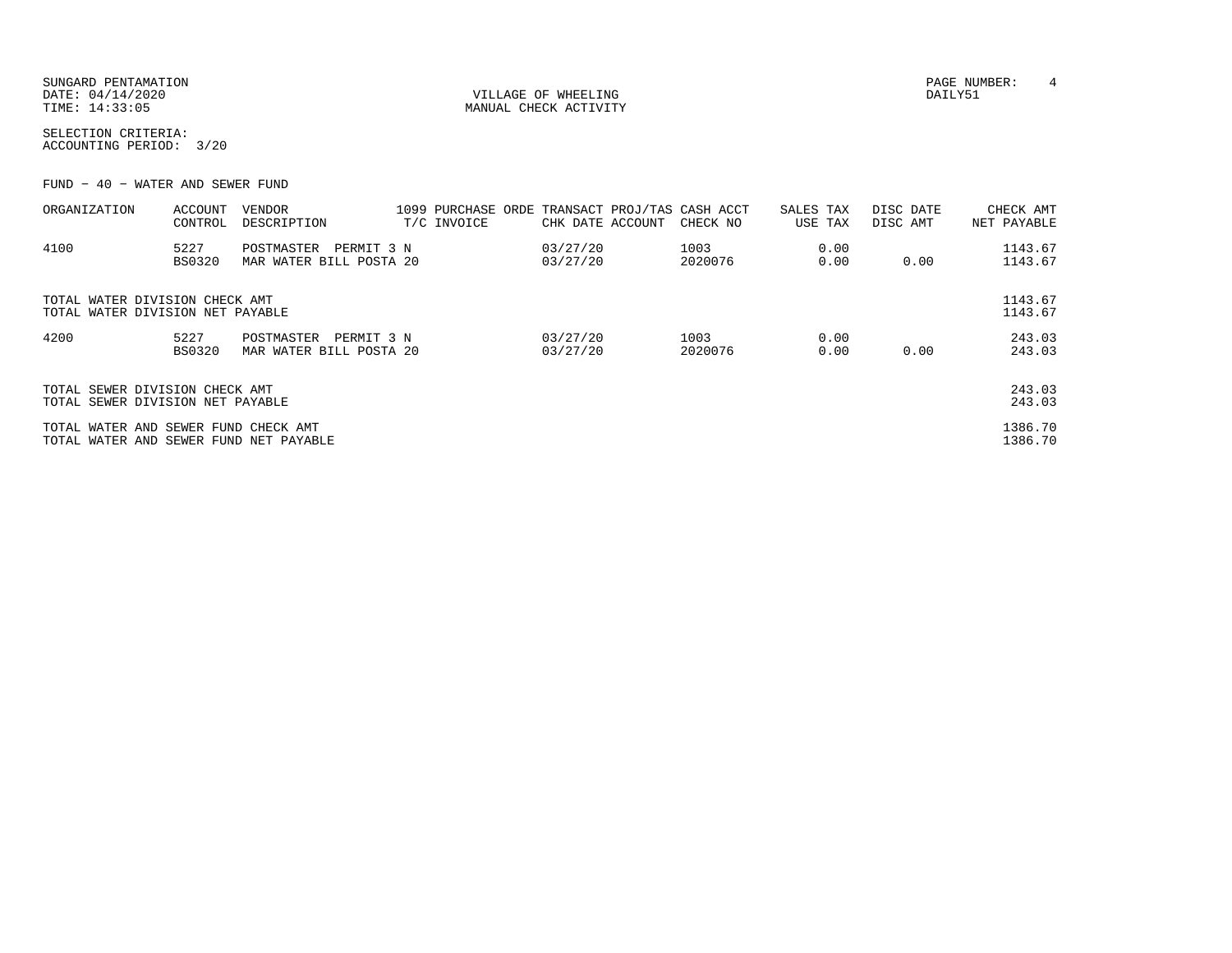### SUNGARD PENTAMATION SUNGARD PENTAMATION SUNGARD PAGE NUMBER: 5 SECRETARY PAGE NUMBER: 5 SECRETARY PAGE NUMBER: 5 SECRETARY PAGE NUMBER: 5 SECRETARY PAGE NUMBER: 5 SECRETARY PAGE NUMBER: 5 SECRETARY PAGE NUMBER: 5 SECRETARY  $\begin{array}{cccc}\texttt{DATE:} & 04/14/2020\\ \texttt{TIME:} & 14:33:05\\ \end{array}\qquad \qquad \begin{array}{cccc}\texttt{VILLAGE OF WHERELING}\\ \texttt{MANUAL CHECK ACTIVITY} \end{array}$

MANUAL CHECK ACTIVITY

SELECTION CRITERIA:ACCOUNTING PERIOD: 3/20

FUND − 50 − PAYROLL FUND

| ORGANIZATION                                       | <b>ACCOUNT</b><br>CONTROL | VENDOR<br>DESCRIPTION                             | 1099 PURCHASE ORDE TRANSACT PROJ/TAS CASH ACCT<br>T/C INVOICE | CHK DATE ACCOUNT CHECK NO |                 | SALES TAX<br>USE TAX | DISC DATE<br>DISC AMT | CHECK AMT<br>NET PAYABLE |
|----------------------------------------------------|---------------------------|---------------------------------------------------|---------------------------------------------------------------|---------------------------|-----------------|----------------------|-----------------------|--------------------------|
| 50                                                 | 2101<br><b>BS0320</b>     | I C M A RETIREMENT T N<br>030620 457 CONTRIBUT 20 |                                                               | 03/06/20<br>03/06/20      | 1003<br>2020058 | 0.00<br>0.00         | 0.00                  | 32927.77<br>32927.77     |
| 50                                                 | 2101<br><b>BS0320</b>     | I C M A RETIREMENT T N<br>032020 457 CONTRIB      | 20                                                            | 03/23/20<br>03/23/20      | 1003<br>2020066 | 0.00<br>0.00         | 0.00                  | 33244.32<br>33244.32     |
| TOTAL VENDOR CHECK AMT<br>TOTAL VENDOR NET PAYABLE |                           |                                                   |                                                               |                           |                 |                      |                       | 66172.09<br>66172.09     |
| 50                                                 | 2101<br><b>BS0320</b>     | ICMA RETIREMENT TRUS N<br>030620 401A CONTRIBU 20 |                                                               | 03/06/20<br>03/06/20      | 1003<br>2020059 | 0.00<br>0.00         | 0.00                  | 1783.23<br>1783.23       |
| 50                                                 | 2101<br><b>BS0320</b>     | ICMA RETIREMENT TRUS N<br>032020 401A CONTRIB 20  |                                                               | 03/23/20<br>03/23/20      | 1003<br>2020067 | 0.00<br>0.00         | 0.00                  | 1783.23<br>1783.23       |
| TOTAL VENDOR CHECK AMT<br>TOTAL VENDOR NET PAYABLE |                           |                                                   |                                                               |                           |                 |                      |                       | 3566.46<br>3566.46       |
| 50                                                 | 2104<br><b>BS0320</b>     | ILLINOIS MUNICIPAL R N<br>MAR IMRF CONTRIBUTIO 20 |                                                               | 03/26/20<br>03/26/20      | 1003<br>2020070 | 0.00<br>0.00         | 0.00                  | 127429.29<br>127429.29   |
| 50                                                 | 2136<br><b>BS0320</b>     | STATE DISBURSEMENT U N<br>STATE DISBURSE 03062 20 |                                                               | 03/06/20<br>03/06/20      | 1003<br>2020056 | 0.00<br>0.00         | 0.00                  | 1191.61<br>1191.61       |
| 50                                                 | 2136<br><b>BS0320</b>     | STATE DISBURSEMENT U N<br>STATE DISBURSE 03202 20 |                                                               | 03/20/20<br>03/20/20      | 1003<br>2020063 | 0.00<br>0.00         | 0.00                  | 1191.61<br>1191.61       |
| TOTAL VENDOR CHECK AMT<br>TOTAL VENDOR NET PAYABLE |                           |                                                   |                                                               |                           |                 |                      |                       | 2383.22<br>2383.22       |
| 50                                                 | 2105<br><b>BS0320</b>     | INTERNAL REVENUE SER N<br>FED PR TAXES 030620 20  |                                                               | 03/06/20<br>03/06/20      | 1003<br>2020054 | 0.00<br>0.00         | 0.00                  | 77315.12<br>77315.12     |
| 50                                                 | 2102<br><b>BS0320</b>     | INTERNAL REVENUE SER N<br>FED PR TAXES 030620 20  |                                                               | 03/06/20<br>03/06/20      | 1003<br>2020054 | 0.00<br>0.00         | 0.00                  | 104041.36<br>104041.36   |
| 50                                                 | 2102<br><b>BS0320</b>     | INTERNAL REVENUE SER N<br>FED PR TAXES 032020 20  |                                                               | 03/20/20<br>03/20/20      | 1003<br>2020061 | 0.00<br>0.00         | 0.00                  | 92739.78<br>92739.78     |
| 50                                                 | 2105<br><b>BS0320</b>     | INTERNAL REVENUE SER N<br>FED PR TAXES 032020 20  |                                                               | 03/20/20<br>03/20/20      | 1003<br>2020061 | 0.00<br>0.00         | 0.00                  | 70067.70<br>70067.70     |
| 50                                                 | 2105<br><b>BS0320</b>     | INTERNAL REVENUE SER N<br>FED PR TAXES 032020 20  |                                                               | 03/27/20<br>03/27/20      | 1003<br>2020072 | 0.00<br>0.00         | 0.00                  | 2649.86<br>2649.86       |
| 50                                                 | 2102<br><b>BS0320</b>     | INTERNAL REVENUE SER N<br>FED PR TAXES 032020 20  |                                                               | 03/27/20<br>03/27/20      | 1003<br>2020072 | 0.00<br>0.00         | 0.00                  | 7800.10<br>7800.10       |
| TOTAL VENDOR CHECK AMT<br>TOTAL VENDOR NET PAYABLE |                           |                                                   |                                                               |                           |                 |                      |                       | 354613.92<br>354613.92   |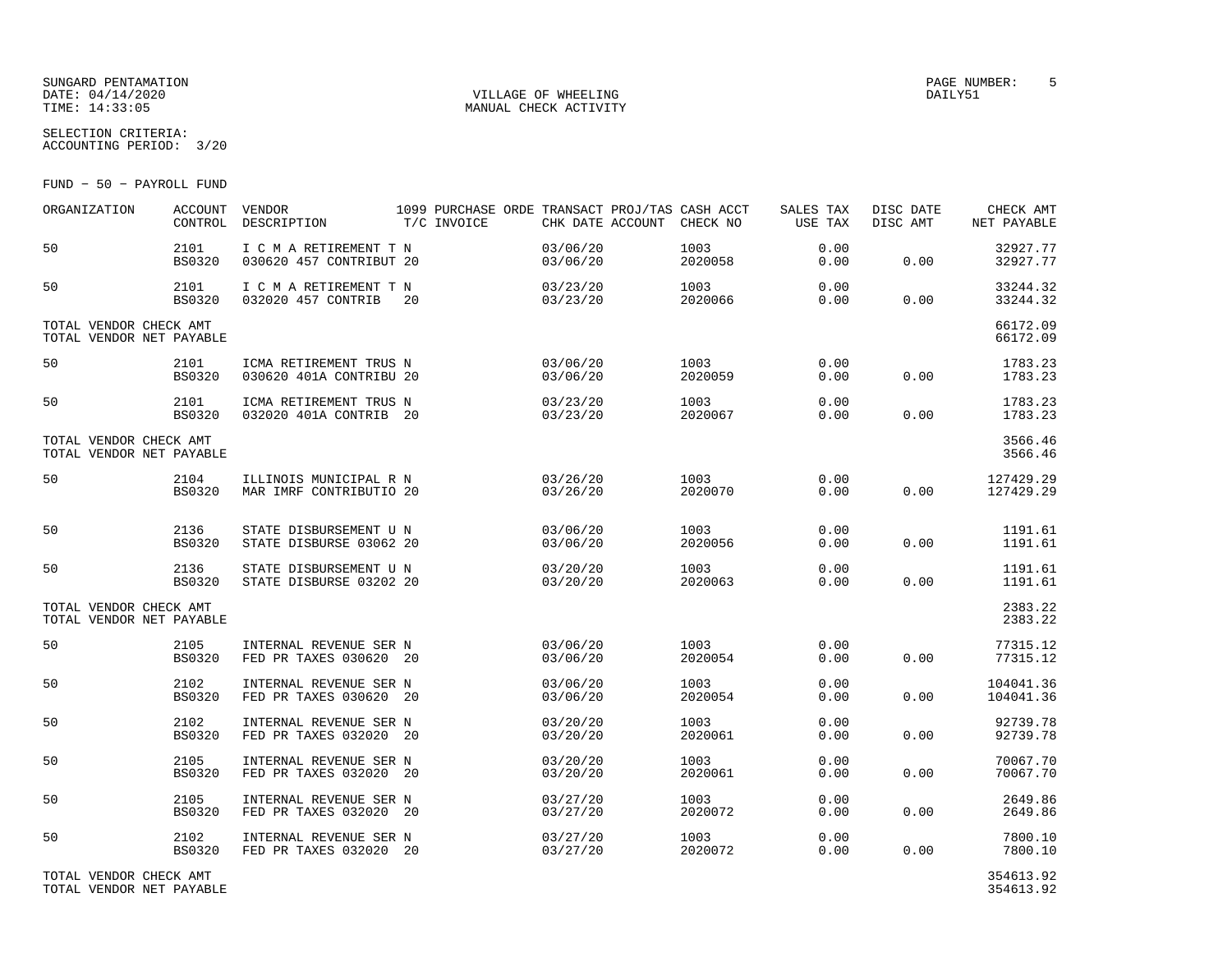#### SUNGARD PENTAMATION PAGE NUMBER: 6DATE:  $04/14/2020$  DAILY51

SELECTION CRITERIA:

TIME:  $14:33:05$  MANUAL CHECK ACTIVITY

ACCOUNTING PERIOD: 3/20

FUND − 50 − PAYROLL FUND

| ORGANIZATION                                                   | ACCOUNT<br>CONTROL    | VENDOR<br>DESCRIPTION                             | 1099 PURCHASE ORDE TRANSACT PROJ/TAS CASH ACCT<br>T/C INVOICE | CHK DATE ACCOUNT     | CHECK NO        | SALES TAX<br>USE TAX | DISC DATE<br>DISC AMT | CHECK AMT<br>NET PAYABLE |
|----------------------------------------------------------------|-----------------------|---------------------------------------------------|---------------------------------------------------------------|----------------------|-----------------|----------------------|-----------------------|--------------------------|
| 50                                                             | 2103<br><b>BS0320</b> | ILLINOIS DEPARTMENT<br>IL PR TAXES 030620         | N<br>20                                                       | 03/06/20<br>03/06/20 | 1003<br>2020055 | 0.00<br>0.00         | 0.00                  | 37281.64<br>37281.64     |
| 50                                                             | 2139<br><b>BS0320</b> | ILLINOIS DEPARTMENT<br>IL WAGE LEVY 030620        | $_{\rm N}$<br>20                                              | 03/06/20<br>03/06/20 | 1003<br>2020057 | 0.00<br>0.00         | 0.00                  | 388.80<br>388.80         |
| 50                                                             | 2139<br><b>BS0320</b> | ILLINOIS DEPARTMENT<br>IL WAGE LEVY 032020        | N<br>20                                                       | 03/20/20<br>03/20/20 | 1003<br>2020064 | 0.00<br>0.00         | 0.00                  | 388.80<br>388.80         |
| 50                                                             | 2103<br><b>BS0320</b> | ILLINOIS DEPARTMENT<br>IL PR TAXES 032020         | N<br>20                                                       | 03/20/20<br>03/20/20 | 1003<br>2020062 | 0.00<br>0.00         | 0.00                  | 34047.40<br>34047.40     |
| 50                                                             | 2103<br><b>BS0320</b> | ILLINOIS DEPARTMENT<br>IL PR TAXES 032720         | N<br>20                                                       | 03/27/20<br>03/27/20 | 1003<br>2020073 | 0.00<br>0.00         | 0.00                  | 3983.87<br>3983.87       |
| TOTAL VENDOR CHECK AMT<br>TOTAL VENDOR NET PAYABLE             |                       |                                                   |                                                               |                      |                 |                      |                       | 76090.51<br>76090.51     |
| 50                                                             | 2117<br><b>BS0320</b> | IPBC<br>MAR HEALTH PREMIUMS                       | N<br>20                                                       | 03/02/20<br>03/02/20 | 1003<br>2020052 | 0.00<br>0.00         | 0.00                  | 162621.83<br>162621.83   |
| 50                                                             | 2118<br><b>BS0320</b> | IPBC<br>MAR HEALTH PREMIUMS                       | N<br>-20                                                      | 03/02/20<br>03/02/20 | 1003<br>2020052 | 0.00<br>0.00         | 0.00                  | 162753.23<br>162753.23   |
| TOTAL VENDOR CHECK AMT<br>TOTAL VENDOR NET PAYABLE             |                       |                                                   |                                                               |                      |                 |                      |                       | 325375.06<br>325375.06   |
| 50                                                             | 2119<br><b>BS0320</b> | GUARDIAN<br>APR DENTAL PREMIUMS                   | N<br>20                                                       | 03/26/20<br>03/26/20 | 1003<br>2020071 | 0.00<br>0.00         | 0.00                  | 9142.54<br>9142.54       |
| 50                                                             | 2109<br><b>BS0320</b> | WISCONSIN DEPARTMENT N<br>MAR WI PR TAXES         | 20                                                            | 03/27/20<br>03/27/20 | 1003<br>2020074 | 0.00<br>0.00         | 0.00                  | 2182.89<br>2182.89       |
| 50                                                             | 2115<br><b>BS0320</b> | DIVERSIFIED 457 INVE N<br>030520 CONTRIBUTIONS 20 |                                                               | 03/05/20<br>03/05/20 | 1003<br>2020053 | 0.00<br>0.00         | 0.00                  | 2488.56<br>2488.56       |
| 50                                                             | 2115<br><b>BS0320</b> | DIVERSIFIED 457 INVE N<br>032020 CONTRIBUTIONS 20 |                                                               | 03/20/20<br>03/20/20 | 1003<br>2020065 | 0.00<br>0.00         | 0.00                  | 2488.56<br>2488.56       |
| TOTAL VENDOR CHECK AMT<br>TOTAL VENDOR NET PAYABLE             |                       |                                                   |                                                               |                      |                 |                      |                       | 4977.12<br>4977.12       |
| TOTAL PAYROLL FUND CHECK AMT<br>TOTAL PAYROLL FUND NET PAYABLE |                       |                                                   |                                                               |                      |                 |                      |                       | 971933.10<br>971933.10   |
| TOTAL PAYROLL FUND CHECK AMT<br>TOTAL PAYROLL FUND NET PAYABLE |                       |                                                   |                                                               |                      |                 |                      |                       | 971933.10<br>971933.10   |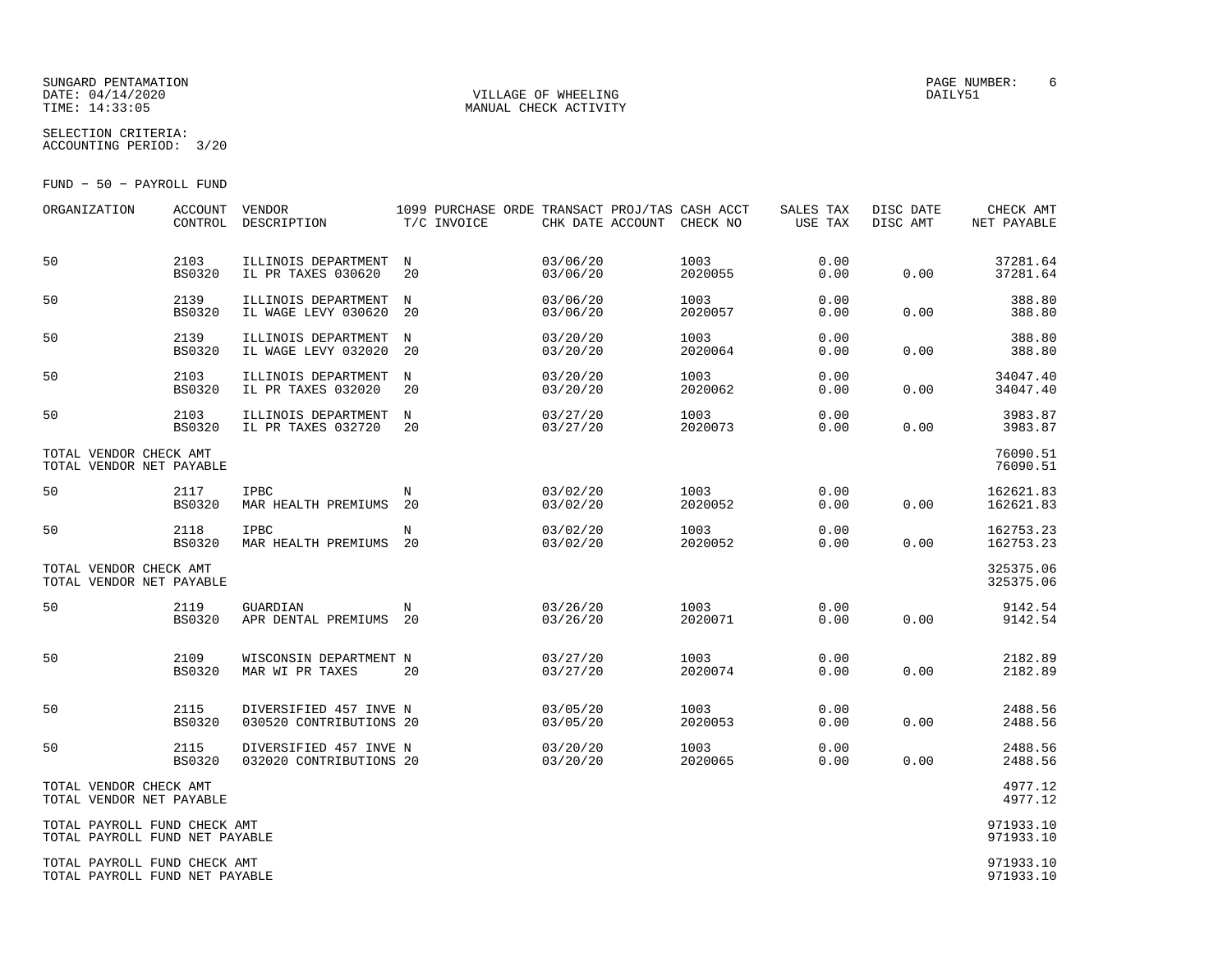SUNGARD PENTAMATION PAGE NUMBER: T DATE:  $04/14/2020$  DAILY51

TIME:  $14:33:05$  MANUAL CHECK ACTIVITY

SELECTION CRITERIA:ACCOUNTING PERIOD: 3/20

#### FUND − 51 − LIABILITY INSURANCE FUND

| ORGANIZATION | <b>ACCOUNT</b> | VENDOR      | ⊥099 | PURCHASE | TRANSACT<br>ORDE | 'TAS<br>PROJ | ACCT<br>CASH | TAX<br>ח הי<br>$\cap \pi$<br>SALES. | חפדת<br>DATE | AMT<br>CHECK |
|--------------|----------------|-------------|------|----------|------------------|--------------|--------------|-------------------------------------|--------------|--------------|
|              | CONTROL        | DESCRIPTION |      | INVOICE  | DATE.<br>CHK     | ላCCOUNT      | CHECK NO     | TAX<br>USE                          | DISC AMT     | NET PAYABLE  |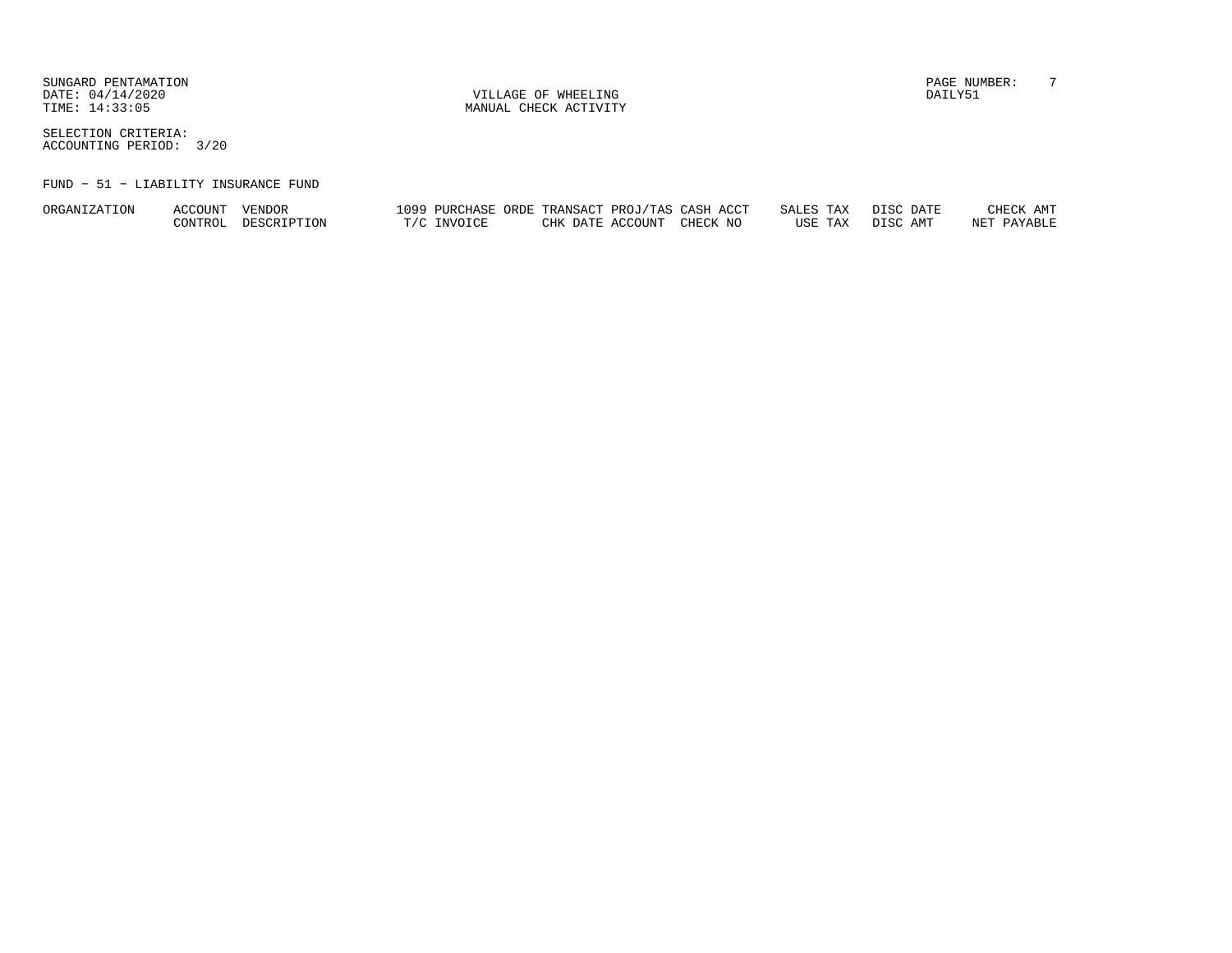SUNGARD PENTAMATION PAGE NUMBER: 8DATE:  $04/14/2020$  DAILY51 TIME:  $14:33:05$  MANUAL CHECK ACTIVITY

SELECTION CRITERIA:ACCOUNTING PERIOD: 3/20

FUND − 51 − LIABILITY INSURANCE FUND

| ORGANIZATION                                       | ACCOUNT<br>CONTROL    | <b>VENDOR</b><br>DESCRIPTION               |           | 1099 PURCHASE ORDE TRANSACT PROJ/TAS CASH ACCT<br>T/C INVOICE | CHK DATE ACCOUNT     | CHECK NO        | SALES TAX<br>USE TAX | DISC DATE<br>DISC AMT | CHECK AMT<br>NET PAYABLE   |
|----------------------------------------------------|-----------------------|--------------------------------------------|-----------|---------------------------------------------------------------|----------------------|-----------------|----------------------|-----------------------|----------------------------|
| 51                                                 | 1008<br><b>BS0320</b> | CCMSI<br>ESCROW FUNDING - FEB              | Ν<br>- 20 |                                                               | 03/09/20<br>03/09/20 | 1003<br>2020060 | 0.00<br>0.00         | 0.00                  | 63539.13<br>63539.13       |
| 51                                                 | 1008<br><b>BS0320</b> | CCMSI<br>REIMB: G495486                    | Ν<br>20   |                                                               | 03/09/20<br>03/09/20 | 1003<br>2020060 | 0.00<br>0.00         | 0.00                  | $-14684.67$<br>$-14684.67$ |
| 51                                                 | 1008<br>BS0320        | CCMSI<br>RECOVERY: J098835                 | Ν<br>20   |                                                               | 03/09/20<br>03/09/20 | 1003<br>2020060 | 0.00<br>0.00         | 0.00                  | $-800.00$<br>$-800.00$     |
| TOTAL VENDOR CHECK AMT<br>TOTAL VENDOR NET PAYABLE |                       |                                            |           |                                                               |                      |                 |                      |                       | 48054.46<br>48054.46       |
| TOTAL LIABILITY INSURANCE FUND CHECK AMT           |                       | TOTAL LIABILITY INSURANCE FUND NET PAYABLE |           |                                                               |                      |                 |                      |                       | 48054.46<br>48054.46       |
| TOTAL LIABILITY INSURANCE FUND CHECK AMT           |                       | TOTAL LIABILITY INSURANCE FUND NET PAYABLE |           |                                                               |                      |                 |                      |                       | 48054.46<br>48054.46       |
| TOTAL REPORT CHECK AMT<br>TOTAL REPORT NET PAYABLE |                       |                                            |           |                                                               |                      |                 |                      |                       | 1181941.50<br>1181941.50   |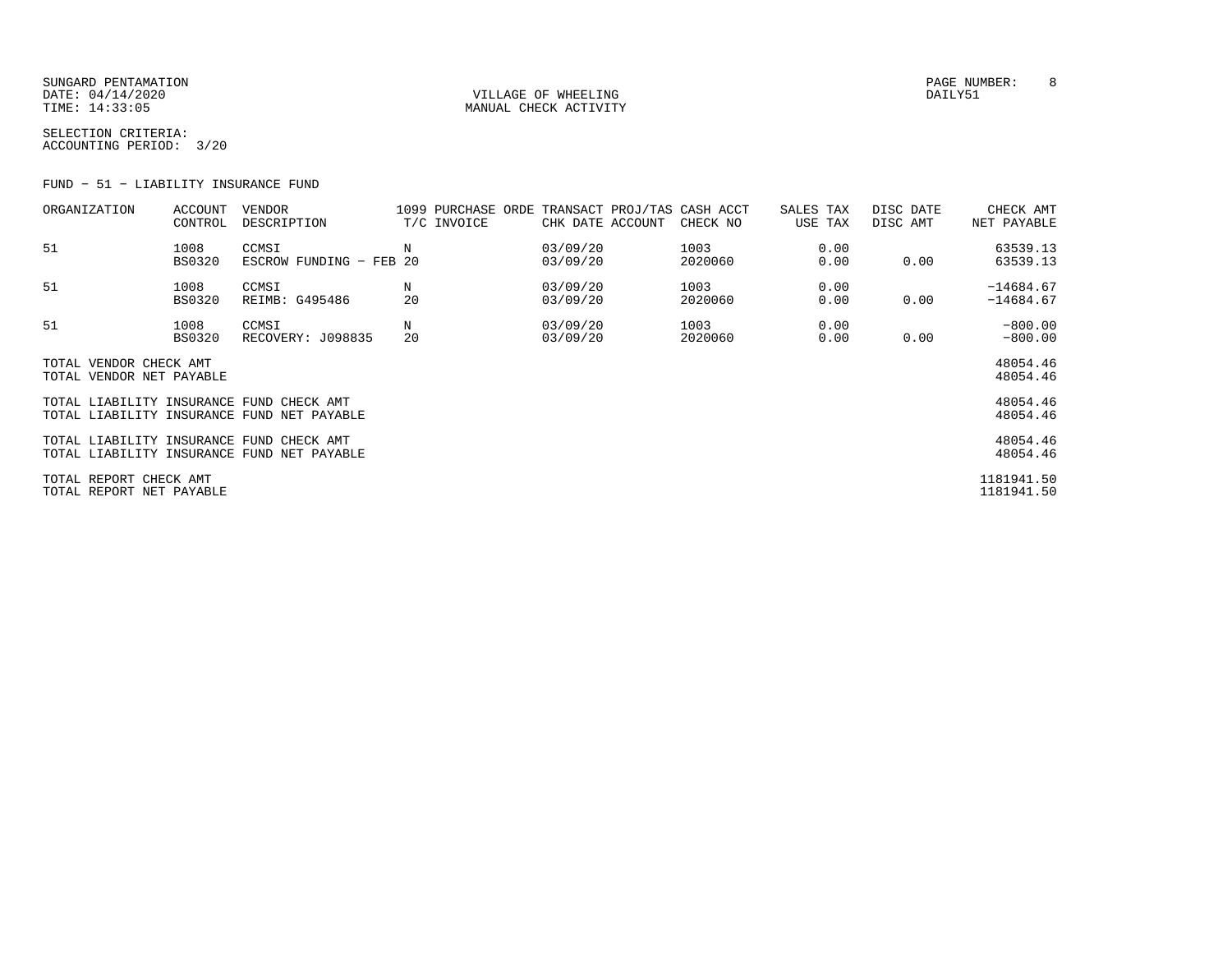# Village of Wheeling Payroll Summary Pay Period Ended 04/03/2020

| <b>Fund Number</b> | Fund                            | <b>Salaries</b> | <b>Benefits</b> | <b>Total Payroll</b> |
|--------------------|---------------------------------|-----------------|-----------------|----------------------|
|                    |                                 |                 |                 |                      |
| 01                 | General Fund                    | 825,105.88      | 72,030.64       | 897,136.52           |
| 32                 | So Milwaukee TIF                | 842.96          | 173.22          | 1,016.18             |
| 34                 | Capital Projects                | 6,242.67        | 1,241.15        | 7,483.82             |
| 35                 | Town Center II TIF              | 842.96          | 173.22          | 1,016.18             |
| 36                 | Southeast II TIF                | 842.96          | 173.22          | 1,016.18             |
| 39                 | Lake Cook/Milwaukee TIF         | 842.97          | 173.19          | 1,016.16             |
| 40                 | Water & Sewer Fund              | 63,920.35       | 11,238.77       | 75,159.12            |
| 55                 | <b>Grant Fund</b>               | 7,244.20        | 972.39          | 8,216.59             |
|                    |                                 |                 |                 |                      |
|                    | <b>Total Gross Payroll</b>      | 905,884.95      | 86,175.80       | 992,060.75           |
|                    |                                 |                 |                 |                      |
|                    | <b>Total Payroll Deductions</b> | 310,605.61      | 86,175.80       | 396,781.41           |
|                    |                                 |                 |                 |                      |
|                    | <b>Total Net Payroll</b>        | 595,279.34      | 0.00            | 595,279.34           |
|                    |                                 |                 |                 |                      |
|                    |                                 |                 |                 |                      |
|                    | Payroll Checks                  | 0.00            |                 |                      |
|                    |                                 |                 |                 |                      |
|                    | <b>Direct Deposits</b>          | 595,279.34      |                 |                      |
|                    |                                 |                 |                 |                      |
|                    | <b>Total Net Payroll</b>        | 595,279.34      |                 |                      |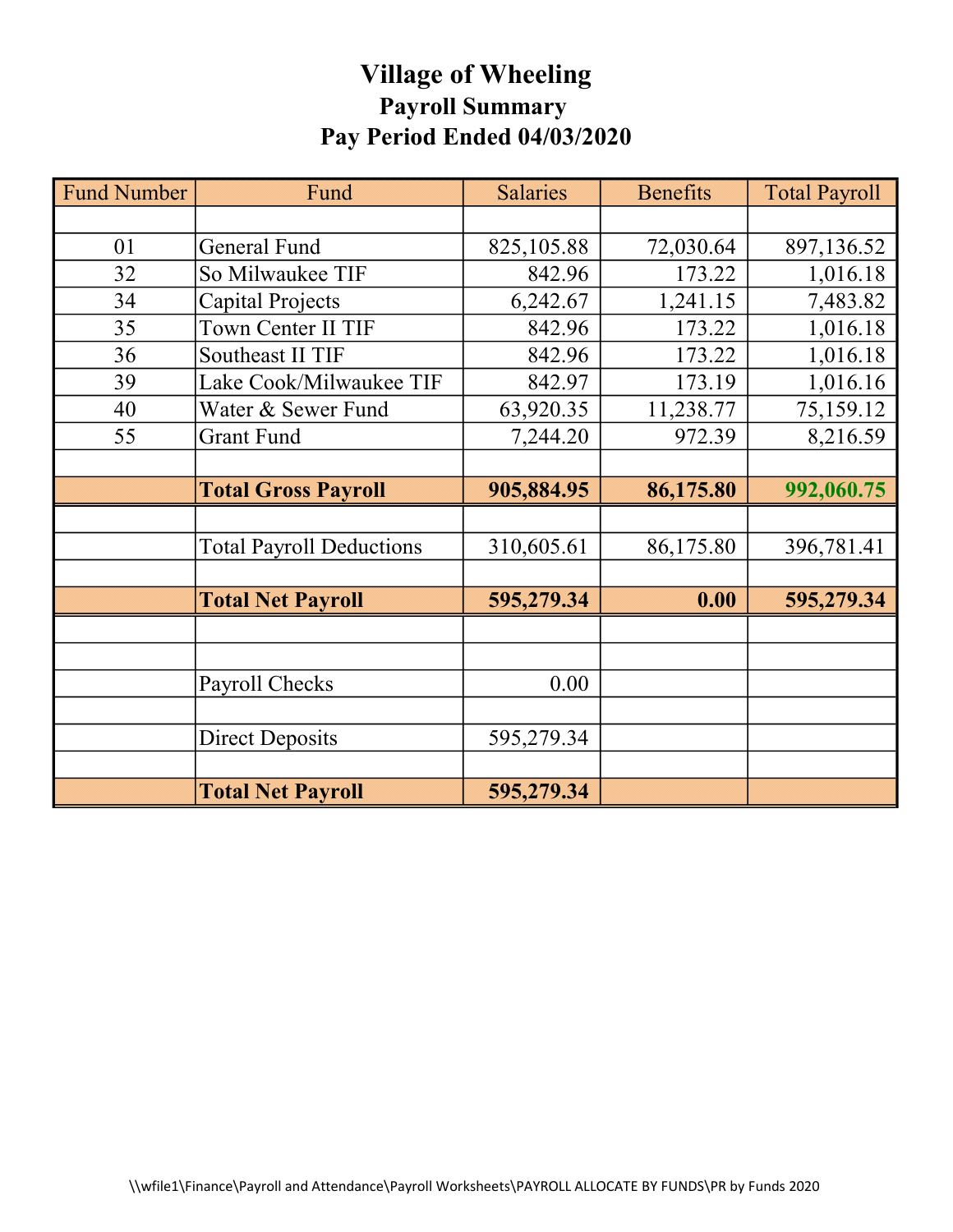SUNGARD PENTAMATION SUNGARD PENTAMATION SUNGARD PAGE NUMBER: 1 DATE: 04/14/2020 VILLAGE OF WHEELING ACCTPA51TIMES OF MILLINES CORPORTS − CHECK FORMAT - DUE DATE: 04/21/2020 SELECTION CRITERIA: payable.batch='AMM04/21'

ACCOUNTING PERIOD: 4/20

| VENDOR                                                   | ORGANIZATION                                         | ACCOUNT                                                      | PURCHASE OR                                                                                  | INVOICE                                                              | AMOUNT                                                                                  | DESCRIPTION                                                                                                                                                                               |
|----------------------------------------------------------|------------------------------------------------------|--------------------------------------------------------------|----------------------------------------------------------------------------------------------|----------------------------------------------------------------------|-----------------------------------------------------------------------------------------|-------------------------------------------------------------------------------------------------------------------------------------------------------------------------------------------|
| 8438<br>AHEAD OF OUR TIME PUBLISHING 1600<br>TOTAL CHECK | 01                                                   | 1501<br>5302                                                 | 20000680<br>20000680                                                                         | 12370<br>12370                                                       | 164.00<br>336.00<br>500.00                                                              | SUBSCRIPTION<br>SUBSCRIPTION                                                                                                                                                              |
| 84<br>AIR ONE EOUIPMENT, INC<br>TOTAL VOUCHER            | 2200<br>2200                                         | 5319<br>5305                                                 | 20000505<br>20000729                                                                         | 154958<br>155137                                                     | 1,200.00<br>2,365.00<br>3,565.00                                                        | PPE EQUIPMENT<br>FF BOOTS                                                                                                                                                                 |
| 11067<br>ALTORFER INDUSTRIES<br>TOTAL VOUCHER            | 4200                                                 | 5340                                                         | 20000717                                                                                     | PM600288446                                                          | 4,445.25<br>4,445.25                                                                    | GENERATOR REPAIR                                                                                                                                                                          |
| 8035<br>AMERICAN WELDING & GAS INC<br>TOTAL CHECK        | 2200<br>2200                                         | 5220<br>5220                                                 | 20000705<br>20000731                                                                         | 07022009<br>07037966                                                 | 440.64<br>244.87<br>685.51                                                              | 02 CYLINDER RENTALS<br>02 CYLINDER RENTAL                                                                                                                                                 |
| 4175<br>ARLINGTON HEIGHTS FORD<br>TOTAL CHECK            | 2100<br>4100                                         | 5310<br>5310                                                 | 20000676<br>20000726                                                                         | 892479<br>892795                                                     | 44.22<br>27.84<br>72.06                                                                 | SPARK PLUGS #P-51<br>PARTS #820                                                                                                                                                           |
| 263<br>AUTO TECH CENTERS INC                             | 1300<br>1500<br>2100                                 | 5310<br>5310<br>5310                                         | 20000675<br>20000675<br>20000675                                                             | 302506<br>302506<br>302506                                           | 563.56<br>563.56<br>1,127.22                                                            | TIRES<br>TIRES<br>TIRES                                                                                                                                                                   |
| TOTAL CHECK                                              |                                                      |                                                              |                                                                                              |                                                                      | 2,254.34                                                                                |                                                                                                                                                                                           |
| 274<br>B&F CONSTRUCTION CODE SERVIC 1300<br>TOTAL CHECK  | 1300<br>1300<br>1300<br>1300<br>4100<br>1300<br>1300 | 5299<br>5299<br>5299<br>5299<br>5299<br>5299<br>5299<br>5299 | 20000459<br>20000459<br>20000459<br>20000459<br>20000459<br>20000459<br>20000459<br>20000459 | 53333<br>53336<br>53351<br>53386<br>53427<br>53427<br>53431<br>53445 | 200.00<br>225.00<br>225.00<br>900.00<br>808.56<br>86.94<br>225.00<br>150.00<br>2,820.50 | ELECTRIC PLAN REVIEW<br>BUILD/ELECTRIC REVIEW<br>SOLAR PANEL REVIEW<br>BUILD/ENERGY REVIEW<br>BUILD/ELECTRIC REVIEW<br>PLUMBING PLAN REVIEW<br>SOLAR PANEL REVIEW<br>ELECTRIC PLAN REVIEW |
|                                                          |                                                      |                                                              |                                                                                              |                                                                      |                                                                                         |                                                                                                                                                                                           |
| 8865<br>BACKGROUNDS ONLINE<br>TOTAL VOUCHER              | 1800                                                 | 5226                                                         | 20000713                                                                                     | 522101                                                               | 59.90<br>59.90                                                                          | PRE-EMPLOY BACKGROUND CHE                                                                                                                                                                 |
| 6606<br>THE BLUE LINE<br>TOTAL CHECK                     | 1800                                                 | 5201                                                         | 20000681                                                                                     | 39983                                                                | 397.00<br>397.00                                                                        | POLICE OFFICER AD                                                                                                                                                                         |
| 456<br>CERTIFIED FLEET SERVICES INC<br>TOTAL VOUCHER     | 2200                                                 | 5310                                                         | 20000678                                                                                     | S15897                                                               | 600.40<br>600.40                                                                        | VALVE KIT #630                                                                                                                                                                            |
| 6074<br>CHICAGO PARTS & SOUND LLC<br>TOTAL CHECK         | 2100                                                 | 5310                                                         | 20000677                                                                                     | 1-0136282                                                            | 146.34<br>146.34                                                                        | OIL FILTER/SPARK PLUG                                                                                                                                                                     |
| 7259<br>CLARK BAIRD SMITH LLP<br>TOTAL VOUCHER           | 1900                                                 | 5218                                                         | 20000716                                                                                     | 12542                                                                | 8,262.50<br>8,262.50                                                                    | LABOR LEGAL FEES                                                                                                                                                                          |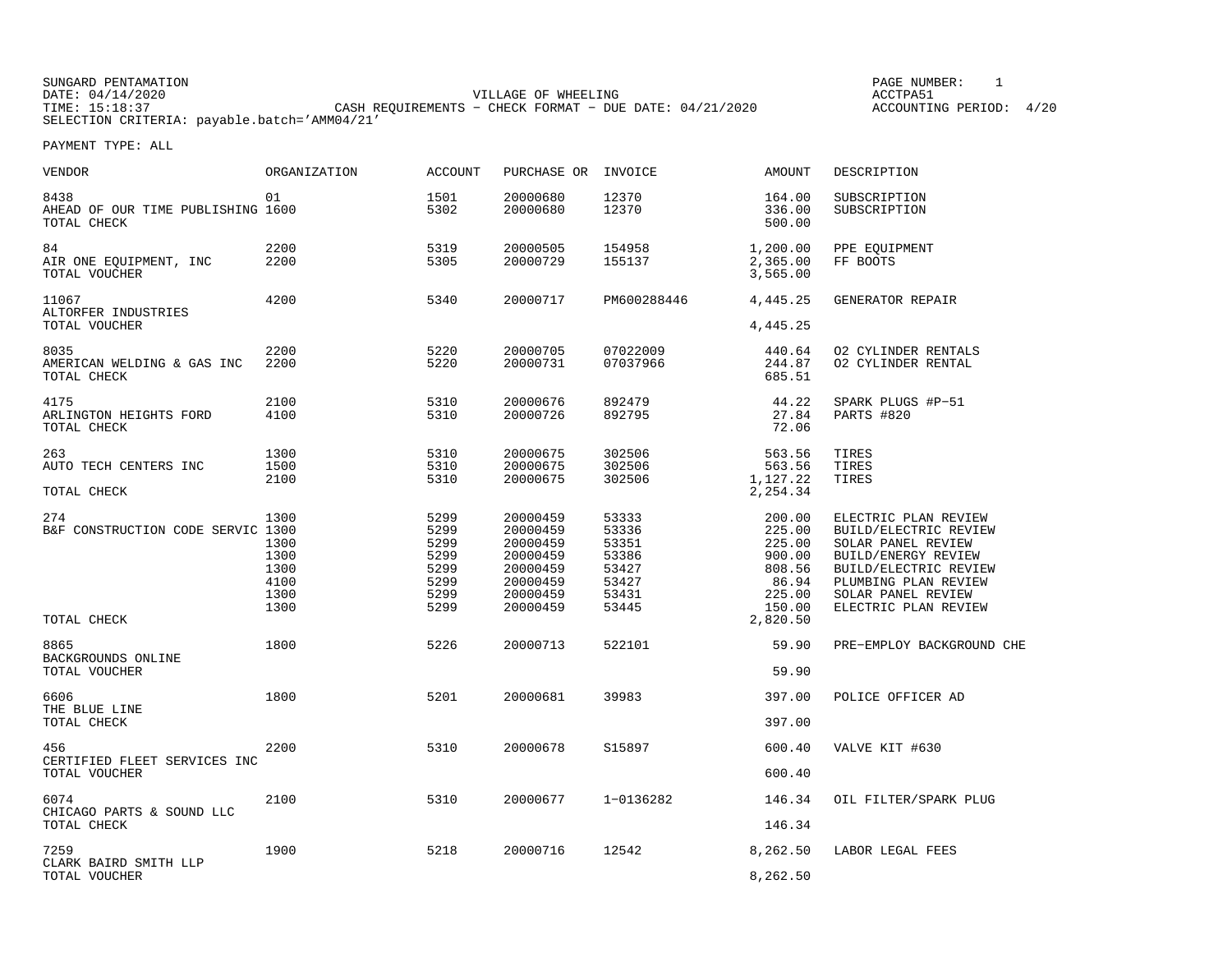SUNGARD PENTAMATION PAGE NUMBER: 2DATE: 04/14/2020 VILLAGE OF WHEELING ACCTPA51CASH REQUIREMENTS - CHECK FORMAT - DUE DATE: 04/21/2020 SELECTION CRITERIA: payable.batch='AMM04/21'

ACCOUNTING PERIOD: 4/20

| <b>VENDOR</b>                                            | ORGANIZATION                 | <b>ACCOUNT</b>               | PURCHASE OR                                  | INVOICE                    | <b>AMOUNT</b>                                              | DESCRIPTION                                                                      |
|----------------------------------------------------------|------------------------------|------------------------------|----------------------------------------------|----------------------------|------------------------------------------------------------|----------------------------------------------------------------------------------|
| 5211<br>EAGLE ENGRAVING                                  | 2200                         | 5319                         | 20000684                                     | 2020-1960                  | 104.20                                                     | ID TAGS                                                                          |
| TOTAL VOUCHER                                            |                              |                              |                                              |                            | 104.20                                                     |                                                                                  |
| 935<br>GALLS LLC                                         | 2100                         | 5106                         | 20000741                                     | 015222950                  | 33.47                                                      | UNIFORM                                                                          |
| TOTAL CHECK                                              |                              |                              |                                              |                            | 33.47                                                      |                                                                                  |
| 11212<br>GOVTEMPSUSA LLC<br>TOTAL CHECK                  | 1300                         | 5299                         | 20000337                                     | 2998356                    | 5,005.00                                                   | CD DIRECTOR 3/15 3/22                                                            |
|                                                          |                              |                              |                                              |                            | 5,005.00                                                   |                                                                                  |
| 11116<br>HEALTH INSPECTION PROFESSION<br>TOTAL VOUCHER   | 1300                         | 5299                         | 20000202                                     | 385                        | 11,000.00<br>11,000.00                                     | INSPECTIONS JAN-MAR                                                              |
|                                                          |                              |                              |                                              |                            |                                                            |                                                                                  |
| 9548<br>HOFFMAN HOUSE CATERING                           | 5500                         | 5299                         | 20000703                                     | 9812003085                 | 2,419.51                                                   | CONGREGATE MEALS-MAR                                                             |
| TOTAL CHECK                                              |                              |                              |                                              |                            | 2,419.51                                                   |                                                                                  |
| 8128                                                     | 2200                         | 5220                         | 20000706                                     | 190390102427               | 370.00                                                     | BATTERY REPLACEMENT                                                              |
| INTERSTATE BATTERY-SKOKIE<br>TOTAL CHECK                 |                              |                              |                                              |                            | 370.00                                                     |                                                                                  |
| 6502<br>KIESLER'S POLICE SUPPLY INC<br>TOTAL VOUCHER     | 2100                         | 5316                         | 20000736                                     | IN131505                   | 260.00<br>260.00                                           | RANGE SUPPLIES                                                                   |
| 1455<br>KLEIN THORPE & JENKINS LTD<br>TOTAL VOUCHER      | 1900<br>3100<br>3500<br>3600 | 5218<br>5218<br>5218<br>5218 | 20000690<br>20000690<br>20000690<br>20000690 |                            | 16,898.23<br>2,752.00<br>3,340.50<br>132.00<br>23, 122. 73 | LEGAL SERVICE-FEB<br>LEGAL SERVICE-FEB<br>LEGAL SERVICE-FEB<br>LEGAL SERVICE-FEB |
| 1460                                                     | 2100                         | 5325                         | 20000738                                     | 2020-01639                 | 395.00                                                     | TRANSPORT DECEASED                                                               |
| KOLSSAK FUNERAL HOME LTD<br>TOTAL VOUCHER                |                              |                              |                                              |                            | 395.00                                                     |                                                                                  |
| 10335<br>MAJOR CASE ASSISTANCE TEAM                      | 2100                         | 5105                         | 20000742                                     | $3 - 12 - 20$              | 300.00                                                     | <b>BANQUET</b>                                                                   |
| TOTAL CHECK                                              |                              |                              |                                              |                            | 300.00                                                     |                                                                                  |
| 1676<br>MEADE ELECTRIC CO INC                            | 51<br>1420<br>2200           | 5272<br>5251<br>5220         | 20000718<br>20000172<br>20000590             | 692021<br>692035<br>692112 | 2,139.53<br>860.32<br>1,610.00                             | TRAFFIC SIGNAL REPAIR<br>STREETLIGHT REPAIR<br>ANNUAL EVP MAINT.                 |
| TOTAL VOUCHER                                            |                              |                              |                                              |                            | 4,609.85                                                   |                                                                                  |
| 10396<br>MUNICIPAL SYSTEMS INC                           | 2100                         | 5231                         | 20000412                                     | 18964                      | 700.00                                                     | TICKET SOFTWARE-MAR                                                              |
| TOTAL VOUCHER                                            |                              |                              |                                              |                            | 700.00                                                     |                                                                                  |
| 1915<br>NORTH EAST MULTI REGIONAL TR 2100<br>TOTAL CHECK | 01                           | 1501<br>5222                 | 20000739<br>20000739                         | 272110<br>272110           | 2,850.00<br>2,850.00<br>5,700.00                           | MEMBERSHIP<br>MEMBERSHIP                                                         |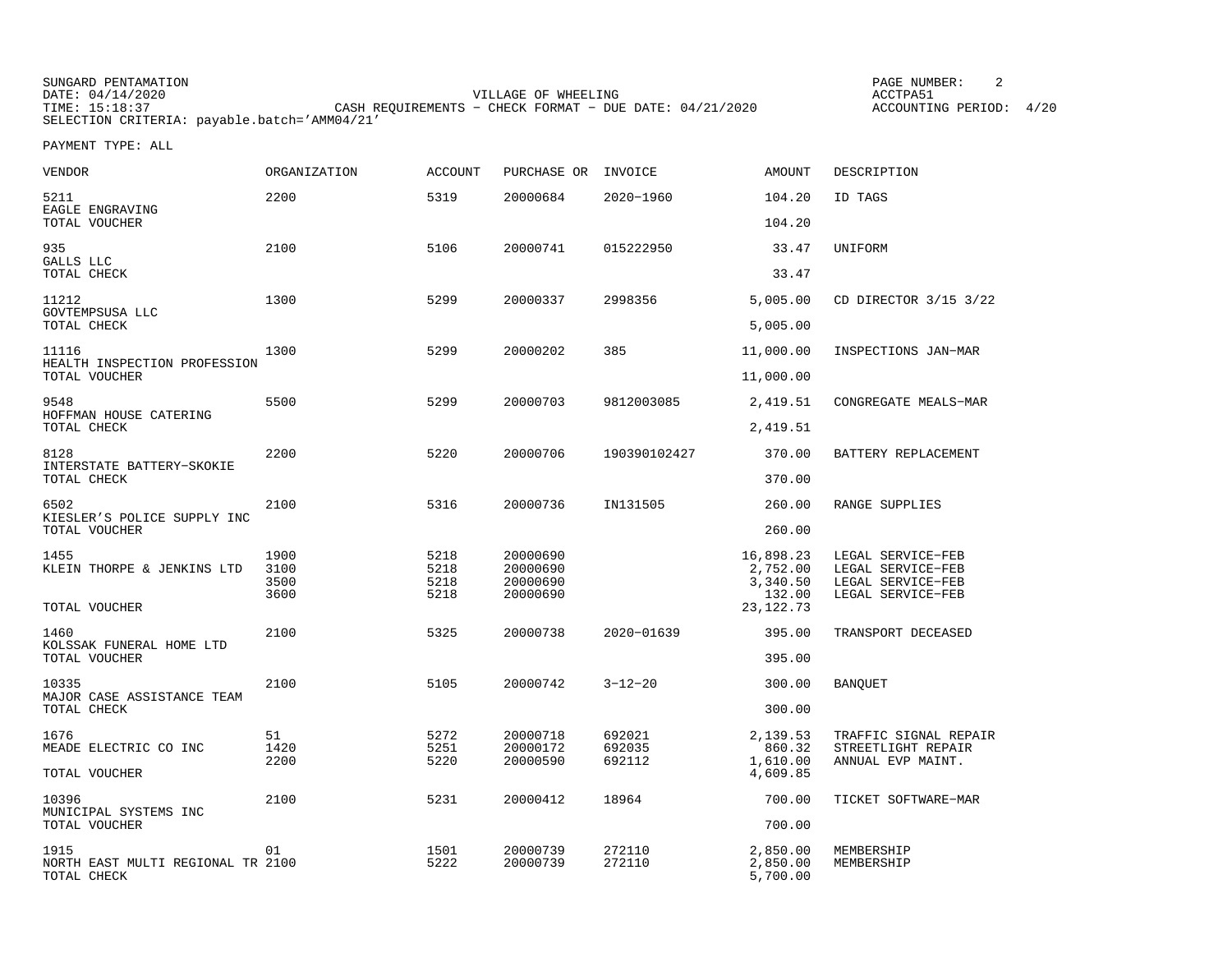| SUNGARD PENTAMATION                          |                                                           | PAGE NUMBER:               |
|----------------------------------------------|-----------------------------------------------------------|----------------------------|
| DATE: 04/14/2020                             | VILLAGE OF WHEELING                                       | ACCTPA5.                   |
| TIME: 15:18:37                               | CASH REOUIREMENTS - CHECK FORMAT - DUE DATE: $04/21/2020$ | 4/20<br>ACCOUNTING PERIOD: |
| SELECTION CRITERIA: payable.batch='AMM04/21' |                                                           |                            |

| <b>VENDOR</b>                                             | ORGANIZATION                                 | <b>ACCOUNT</b>                               | PURCHASE OR INVOICE                                                  |                                                                                              | <b>AMOUNT</b>                                                | DESCRIPTION                                                                                                    |
|-----------------------------------------------------------|----------------------------------------------|----------------------------------------------|----------------------------------------------------------------------|----------------------------------------------------------------------------------------------|--------------------------------------------------------------|----------------------------------------------------------------------------------------------------------------|
| 6361<br>NORTHSHORE UNIVERSITY<br>TOTAL CHECK              | 1800<br>1800                                 | 5246<br>5246                                 | 20000714<br>20000715                                                 |                                                                                              | 153.00<br>96.00<br>249.00                                    | PREPLACEMENT EXAM<br>PREPLACEMENT EXAM                                                                         |
| 3092<br>OFFICE DEPOT<br>TOTAL CHECK                       | 1500<br>1600<br>1700<br>2200<br>2200<br>2200 | 5318<br>5318<br>5317<br>5318<br>5318<br>5318 | 20000671<br>20000679<br>20000723<br>20000707<br>20000707<br>20000707 | 455814396001<br>458489465001<br>459826350001<br>460525753001<br>461681050001<br>461682550001 | 15.58<br>13.80<br>15.96<br>55.41<br>40.18<br>35.50<br>176.43 | OFFICE SUPPLIES<br>OFFICE SUPPLIES<br>OFFICE SUPPLIES<br>OFFICE SUPPLIES<br>OFFICE SUPPLIES<br>OFFICE SUPPLIES |
| 2011<br>P F PETTIBONE                                     | 2100                                         | 5228                                         | 20000740                                                             | 178495                                                                                       | 407.80                                                       | POLICE HOLD STICKERS                                                                                           |
| TOTAL CHECK                                               |                                              |                                              |                                                                      |                                                                                              | 407.80                                                       |                                                                                                                |
| 2018<br>PADDOCK PUBLICATIONS                              | 1600                                         | 5201                                         | 20000724                                                             |                                                                                              | 371.40                                                       | <b>BID NOTICES</b>                                                                                             |
| TOTAL CHECK                                               |                                              |                                              |                                                                      |                                                                                              | 371.40                                                       |                                                                                                                |
| 11451<br>PAVE STONE BRICK PAVING<br>TOTAL CHECK           | 01                                           | 4220                                         | 20000745                                                             | 1910096/97                                                                                   | 131.40<br>131.40                                             | PERMIT REFUND                                                                                                  |
| 9895                                                      | 1800                                         | 5226                                         | 20000682                                                             | $3 - 17 - 20$                                                                                | 550.00                                                       | PSYCHOLOGICAL EXAM                                                                                             |
| PERSONNEL STRATEGIES LLC<br>TOTAL CHECK                   |                                              |                                              |                                                                      |                                                                                              | 550.00                                                       |                                                                                                                |
| 3884<br>POMP'S TIRE SERVICE INC                           | 1420                                         | 5310                                         | 20000727                                                             | 280108096                                                                                    | 367.07                                                       | TIRES #135                                                                                                     |
| TOTAL CHECK                                               |                                              |                                              |                                                                      |                                                                                              | 367.07                                                       |                                                                                                                |
| 2099<br>PORTER LEE CORP<br>TOTAL VOUCHER                  | 01<br>2100                                   | 1501<br>5207                                 | 20000737<br>20000737                                                 | 23648<br>23648                                                                               | 388.00<br>776.00<br>1,164.00                                 | EVIDENCE SOFTWARE<br>EVIDENCE SOFTWARE                                                                         |
| 7260                                                      | 2200                                         | 5221                                         | 20000709                                                             | 105618                                                                                       | 230.61                                                       | RADIO MAINTENANCE                                                                                              |
| RADICOM<br>TOTAL VOUCHER                                  |                                              |                                              |                                                                      |                                                                                              | 230.61                                                       |                                                                                                                |
| 3712<br>RICOH USA INC<br>TOTAL CHECK                      | 1300<br>2200                                 | 5220<br>5220                                 | 20000746<br>20000730                                                 | 5059265932<br>5059265978                                                                     | 128.90<br>76.39<br>205.29                                    | CD COPIER FEE-MAR<br>FD COPIER FEE-MAR                                                                         |
| 2288<br>THE SALEM GROUP<br>TOTAL VOUCHER                  | 1300<br>1300                                 | 5103<br>5103                                 | 20000748<br>20000747                                                 | 2993768<br>2998109                                                                           | 265.20<br>204.00<br>469.20                                   | TEMP CD CLERK-3/14<br>TEMP CD CLERK-3/21                                                                       |
| 11387<br>SENTINEL EMERGENCY SOLUTIONS 2200<br>TOTAL CHECK | 2200<br>2200                                 | 5310<br>5310<br>5310                         | 20000700<br>20000702<br>20000725                                     | 68747<br>68847<br>68871                                                                      | 342.32<br>1,812.53<br>44.09<br>2,198.94                      | PARTS #610 & E-42<br>SEAT SUSPENSION #E-42<br>ACTUATOR/SWITCH #610                                             |